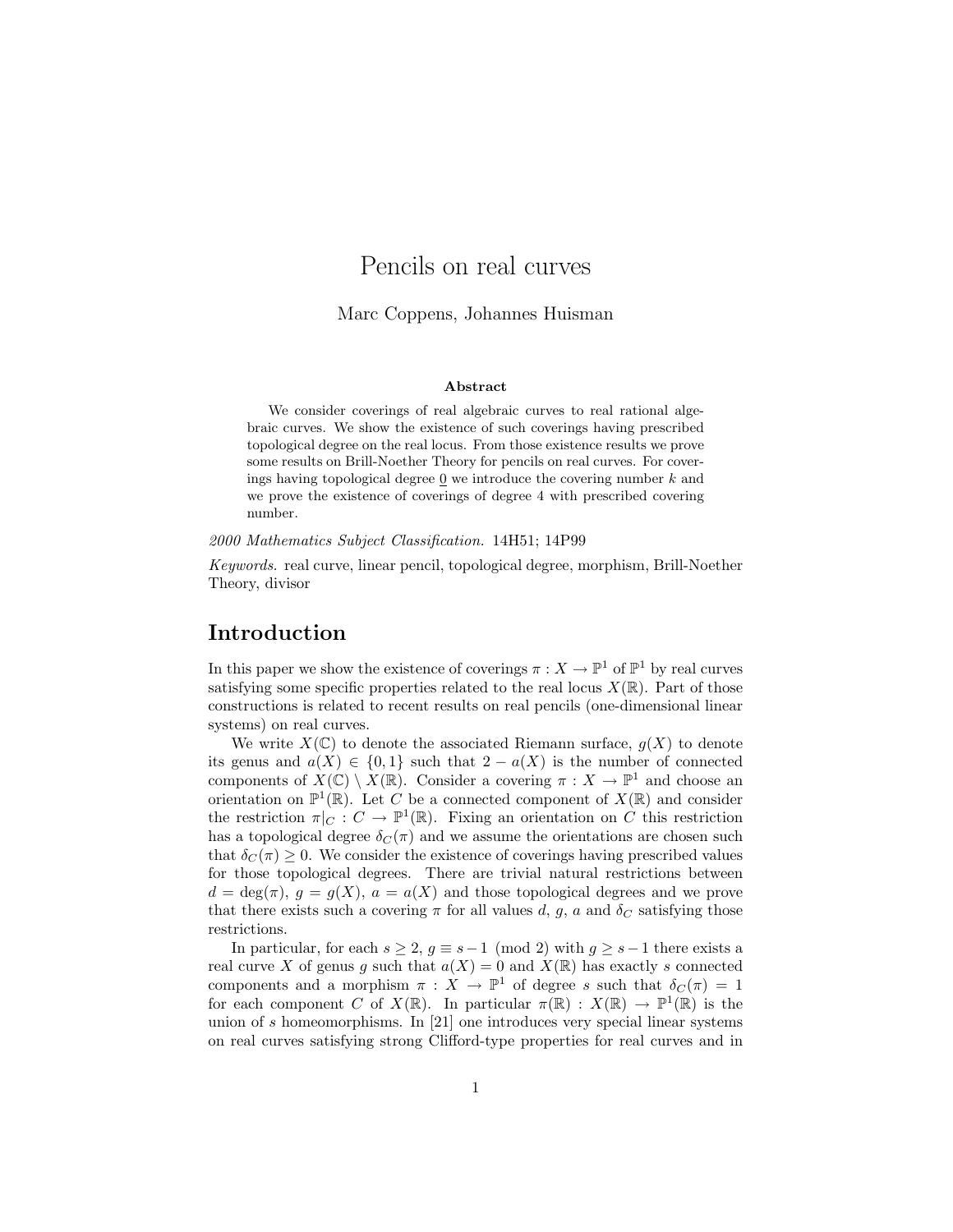Proposition 2.1 of [21] it is proved that the only very special pencils are exactly those defined by such coverings. So we obtain a proof for the existence of very special pencils of all possible types.

In [9] one studies some Brill-Noether properties for pencils on real curves. We give another proof of part of the results in [9] making intensive use of results coming from the theory of complex curves. In this way it is enough to prove the existence of one real curve having a pencil of suited degree. Because of our existence results we obtain Brill-Noether properties for pencils having prescribed topological degree on the connected components of the real locus. While the arguments in [9] are restricted to real curves having real points, our arguments also give Brill-Noether properties for pencils on real curves without real points.

The existence and Brill-Noether results are also considered in [5], [6] and [7] without considering the topological degrees. In order to make the arguments more careful with respect to dimension arguments on the real locus of a variety defined over R we use universal spaces representing morphisms that are known to be globally smooth because of Horikawa deformation theory.

A real divisor D on a real curve is called totally non-real in case the support of  $D$  contains no real point of  $X$ . It is known that for a real linear system on a real curve the parity of the restriction of a divisor to a connected component of  $X(\mathbb{R})$  is constant. Hence if this parity is odd for some component then the linear system does not contain a totally non-real divisor. Restricting to linear systems such that the parity is even for all components of  $X(\mathbb{R})$ , there is a sharp result in [11] concerning the existence of totally non-real divisors in such a linear system. For linear systems of large dimension, it is not easy to find non-trivial examples of such linear systems having no totally non-real divisors. In the case of pencils our constructions give a lot of such examples coming from coverings having only even topological degrees and at least one of them being non-zero. One can ask for the existence of such examples coming from coverings with all topological degrees equal to zero. We prove the existence of all types of such coverings of the smallest possible degree 4.

In Section 1 we give the constructions that are the base for the existence of coverings with prescribed topological degrees. In Section 2 we prove the existence of coverings with prescribed topological degrees. In Section 3 we discuss Brill-Noether problems for pencils on real curves. Finally in Section 4 we prove the existence of coverings of degee 4 with all topological degrees equal to 0 and having no non-real divisor.

#### Terminology.

A smooth real curve X of genus  $g = g(X)$  is a scheme defined over R such that the base change  $X \times_{\mathbb{R}} \mathbb{C}$ , denoted by  $X_{\mathbb{C}}$ , is a complete connected smooth complex curve of genus g. We also write  $X(\mathbb{C})$  to denote the set of closed points of  $X_{\mathbb{C}}$  and we consider it as a Riemann surface of genus g. As usual the nontrivial element of  $Gal(\mathbb{C}/\mathbb{R})$  is denoted by  $z \to \overline{z}$  and it is called (complex) conjugation. For a real curve X it induces an R-involution  $\sigma: X_{\mathbb{C}} \to X_{\mathbb{C}}$ . For  $P \in X(\mathbb{C})$  we write  $\overline{P}$  instead of  $\sigma(P)$  and we call it the *conjugated point* of P. In case  $P = \overline{P}$  then P is called a *real point* of X. The set of real points is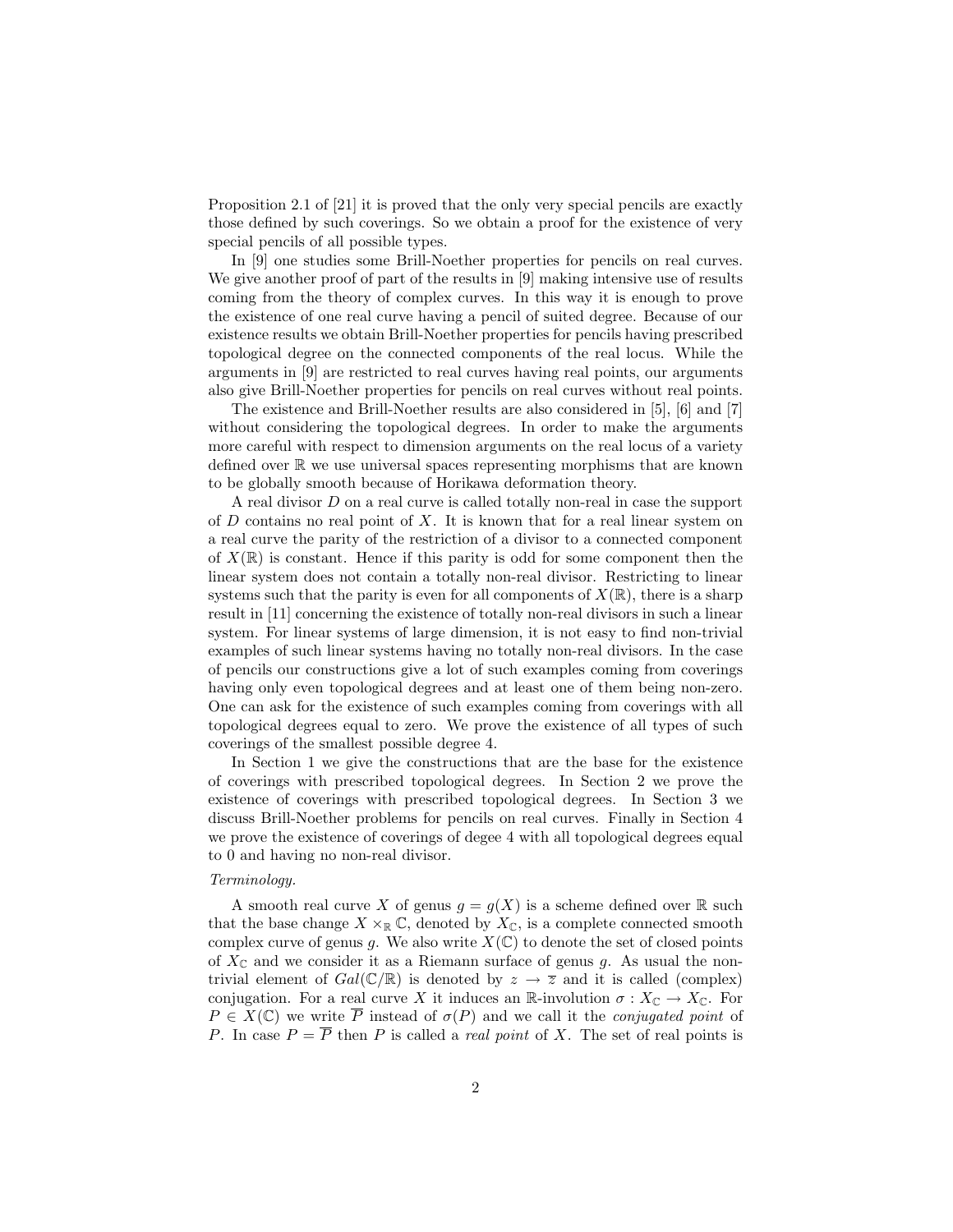called the real locus  $X(\mathbb{R}) \subset X(\mathbb{C})$ . This locus is a union of  $s(X)$  connected components, each one of them homeomorphic to a circle. The invariant  $a(X)$  is defined by  $a(X) = 1$  in case  $X(\mathbb{C}) \setminus X(\mathbb{R})$  is connected and otherwise  $a(X) = 0$ (in that case  $X(\mathbb{C}) \setminus X(\mathbb{R})$  has two connected components). We say a smooth real curve X has topological type  $(g, s, a)$  if  $g(X) = g$ ,  $s(X) = s$  and  $a(X) = a$ . By a theorem of Weichold such real curve exists if and only if either  $a = 1$  and  $0 \leq s \leq g$  else  $a = 0$ ,  $s \equiv g + 1 \pmod{2}$  and  $1 \leq s \leq g + 1$  (see [25], see also [19, Theorem 5.3]). A triple  $(g, s, a)$  satisfying those restrictions is called an admissable topological type for real curves. In case  $P \neq \overline{P}$  then we call  $P + \overline{P}$  a non-real point of X.

For a divisor  $D = \sum_{i=1}^n m_i P_i$  on  $X_{\mathbb{C}}$  we write  $\overline{D} = \sum_{i=1}^n m_i \overline{P_i}$  and we call it the conjugated divisor of D. As usual  $\sum_{i=1}^{n} m_i$  is called the degree of D, denoted by  $deg(D)$ . We say D is a real divisor if  $\overline{D} = D$ . If we say D is a divisor on X then we mean it is a *real divisor* on  $X_{\mathbb{C}}$ .

Let L be an invertible sheaf on  $X_{\mathbb{C}}$ . It can be described by means of trivializations on an open covering  $(U_i)_{i\in I}$  of  $X(\mathbb{C})$  and transition functions  $a_{i,j}$ (those are regular functions  $U_i \cap U_j \to \mathbb{C}^*$ ). The conjugated invertible sheaf L is defined by means of trivializations on the open covering  $(\sigma(U_i))_{i\in I}$  and transition functions  $\overline{a_{i,j}}$  (for  $P \in \sigma(U_i \cap U_j)$  one has  $\overline{a_{i,j}}(P) = a_{i,j}(\overline{P})$ ). Each invertible sheaf L on  $X_{\mathbb{C}}$  is isomorphic to  $\mathcal{O}_{X_{\mathbb{C}}}(D)$  for some divisor D on  $X_{\mathbb{C}}$ . In case  $k = \deg(D)$  then we say L is an invertible sheaf of degree k and we write  $deg(L) = k$ . In case  $L \cong \mathcal{O}_X(D)$  then  $\overline{L} \cong \mathcal{O}_X(\overline{D})$ .

We say L is a real invertible sheaf if  $L \cong \mathcal{O}_X(D)$  for some real divisor D. We say L is invariant under conjugation if  $L \cong \overline{L}$ . In particular a real invertible sheaf is invariant under conjugation. Let  $Pic(X)$  be the Picard scheme of X defined over  $\mathbb R$  (see [15]). Then  $Pic(X)_{\mathbb C}$  represents the Picard functor on  $X_{\mathbb C}$ , in particular Pic(X)( $\mathbb{C}$ ) parameterizes invertible sheaves on  $X_{\mathbb{C}}$ . For  $k \in \mathbb{Z}$  one has natural subschemes  $Pic^k(X)$  such that  $Pic^k(X)(\mathbb{C})$  parameterizes invertible sheaves of degree k on  $X_{\mathbb{C}}$ . The real locus Pic<sup>k</sup> $(X)(\mathbb{R})$  parameterizes invertible sheaves of degree k on  $X_{\mathbb{C}}$  invariant under conjugation. Let  $Pic<sup>k</sup>(X)(\mathbb{R})^+$  be the sublocus parameterizing real invertible sheaves. In case  $X(\mathbb{R}) \neq \emptyset$  then  $Pic(X)$  also represents the Picard functor on X and therefore  $Pic^{k}(X)(\mathbb{R})^{+} =$  $Pic^{k}(X)(\mathbb{R})$  in that case. In case  $X(\mathbb{R}) = \emptyset$  then  $Pic^{k}(X)(\mathbb{R})^{+}$  is a subgroup of  $\text{Pic}^k(X)(\mathbb{R})$  with quotient  $\mathbb{Z}/2\mathbb{Z}$ . For  $L \in \text{Pic}^k(X)(\mathbb{R})$  with  $L \notin \text{Pic}(X)(\mathbb{R})^+$ one has  $deg(L) \equiv g - 1 \pmod{2}$  (see [14, Proposition 2.2]).

We write  $|L|$  to denote the complete linear system of an invertible sheaf L on  $X_{\mathbb{C}}$ . In case L is a real invertible sheaf then  $|L|(\mathbb{R})$  is the space of real divisors contained in |L|. One has  $|L| = |L|(\mathbb{R}) \otimes \mathbb{C}$  in a natural way (meaning  $|L|(\mathbb{R})$ can be considered as a projective space  $\mathbb{P}^r$  and then  $|L| = \mathbb{P}^r_{\mathbb{C}}$ ). As usual we write  $g_d^r$  to denote a linear system of dimension  $r$  and degree  $k$  on  $X_{\mathbb{C}}$ . In case  $L$ is a real invertible sheaf of degree k then we say a linear subsystem  $g_k^r$  of  $|L|$  is defined over R if there exists a k-dimensional linear subsystem  $g_k^r(\mathbb{R}) \subset |L|(\mathbb{R})$ such that  $g_k^r = g_k^r(\mathbb{R}) \otimes \mathbb{C}$ . In such case we say  $g_k^r$  is a linear system on X. In particular if  $L$  is a real invertible sheaf then we say  $|L|$  is a linear system on  $X$ .

We write  $\mathbb{P}^1$  to denote the projective line defined over  $\mathbb R$  and we write  $R_0$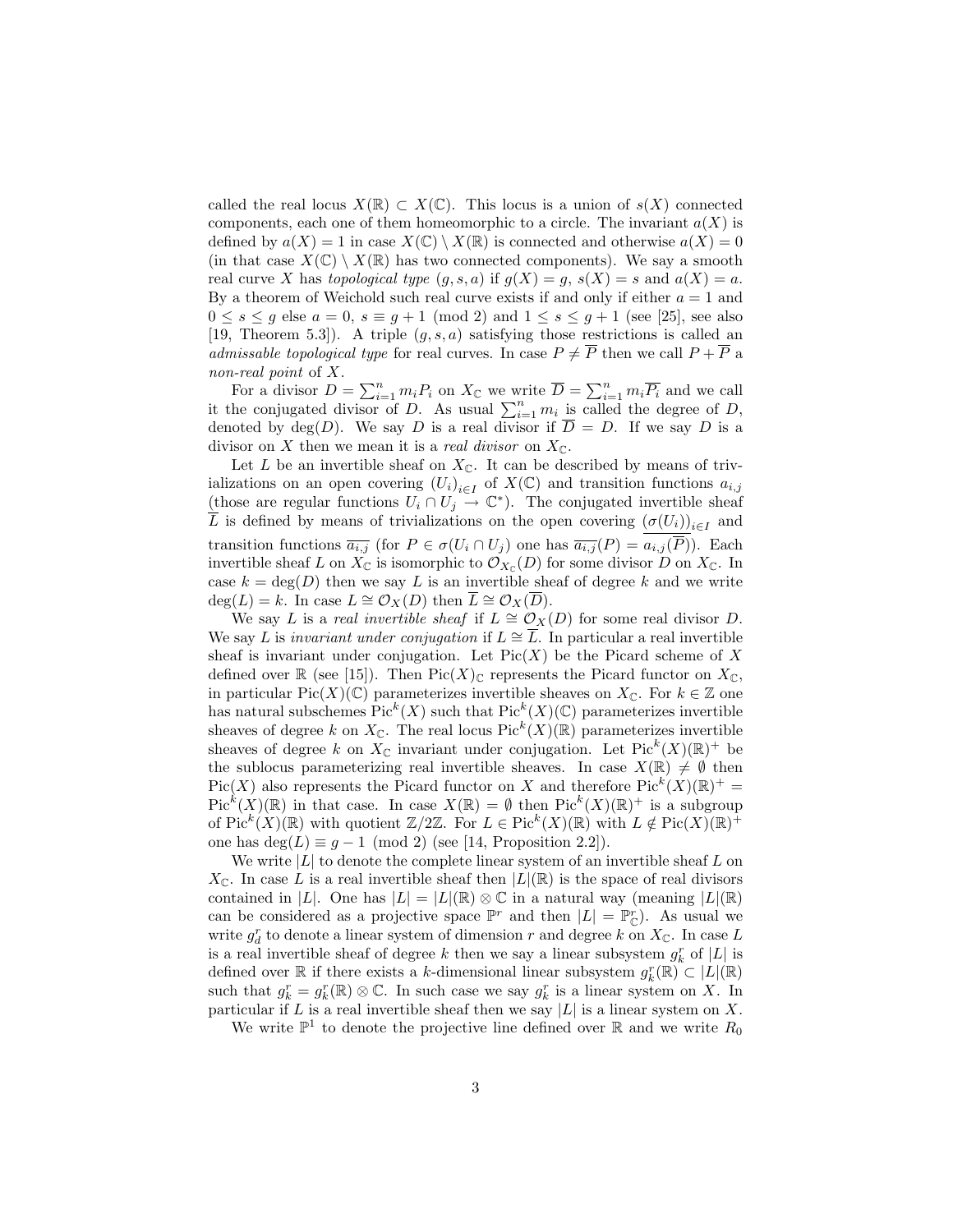to denote the smooth real curve of genus 0 without real points (defined by the equation  $X^2 + Y^2 + Z^2 = 0$  in  $\mathbb{P}^2$ .

Let X be a smooth real curve. A covering  $\pi : X \to \mathbb{P}^1$  or  $\pi : X \to R_0$  is a finite morphism defined over R. We say  $\pi$  has degree d in case the associated covering  $\pi_{\mathbb{C}} : X_{\mathbb{C}} \to \mathbb{P}^1_{\mathbb{C}}$  has degree d. Such covering corresponds to a base point free pencil  $g_d^1$  on  $X_{\mathbb{C}}$ . In case of  $\pi : X \to \mathbb{P}^1$  this is called a *real pencil* on X. In case of  $\pi : X \to R_0$  this is called a non-real invariant pencil on X. This case only can occur if  $X(\mathbb{R}) = \emptyset$  (X has no real points) and moreover, in this case the pencil has no real divisor but it is invariant under complex conjugation. We write  $\pi(\mathbb{C}): X(\mathbb{C}) \to \mathbb{P}^1(\mathbb{C})$  to denote the covering of Riemann surfaces. In case  $X(\mathbb{R})$  is not empty we write  $\pi(\mathbb{R}) : X(\mathbb{R}) \to \mathbb{P}^1(\mathbb{R})$  to denote the restriction of  $\pi(\mathbb{C})$  to the real locus  $X(\mathbb{R})$ . For a connected component C of  $X(\mathbb{R})$  we write  $\pi_C : C \to \mathbb{P}^1(\mathbb{R})$  to denote the restriction of  $\pi(\mathbb{R})$  to C. On  $\mathbb{P}^1(\mathbb{R})$ , homeomorphic to a circle  $S^1$ , we choose an orientation and then for C, also homeomorphic to  $S^1$ , we choose the orientation such that the degree of  $\pi_C$ , denoted by  $\delta_C(\pi)$ , is nonnegative. If  $P \in C$  and  $\pi_C$  is not ramified at P, then the local degree  $\delta_P(\pi)$  is equal to 1 (resp. -1) if  $\pi_C$  preserves (resp. reverses) the orientation locally at P. Let  $C_1, \dots, C_s$  be the connected components of  $X(\mathbb{R})$ and let  $\delta_i = \delta_{C_i}(\pi)$  for  $1 \leq i \leq s$ . We can always assume  $\delta_1 \geq \delta_2 \geq \cdots \geq \delta_s$  and then we say  $\pi$  has topological degree  $(\delta_1, \delta_2, \dots, \delta_s)$  (shortly denoted by  $\underline{\delta}$ ).

## 1 Constructions

The proof of the existence of coverings with prescribed topological degrees uses an induction argument. To make that argument we start with a smooth real curve Y and a suited covering  $\pi_Y : Y \to \mathbb{P}^1$ . Using this covering we construct a covering  $\pi_0 : X_0 \to \mathbb{P}^1$  with  $X_0$  being a real singular nodal curve and we use a real smoothing  $\pi_t : X_t \to \mathbb{P}^1$  of  $\pi_0$ . In this part we describe those constructions giving relations between topological degrees of  $\pi_Y$  and of  $\pi_t$ . This will be the base for the induction argument in the next section.

In those constructions we start by taking local smoothings of the nodes of  $X_0(\mathbb{C})$  having a natural antiholomorphic involution. Those local smoothings glue with the complement V of a neighborhood of the nodes of  $X_0(\mathbb{C})$  giving rise to a deformation of compact Riemann surfaces  $X_t(\mathbb{C})$  and holomorphic coverings  $\pi_t(\mathbb{C}): X_t(\mathbb{C}) \to \mathbb{P}^1(\mathbb{C})$ . This complement V can be taken to be invariant under complex conjugation on  $X_0(\mathbb{C})$  and this fits with the antiholomorphic involution of the local smoothings under the gluing. Hence we obtain an antiholomorphic involution  $\sigma_t$  on  $X_t(\mathbb{C})$ . It is well-known that this defines a smooth real curve  $X_t$  inducing the Riemann surface  $X_t(\mathbb{C})$  such that  $\sigma_t$  corresponds to complex conjugation (see e.g. [19, Section 4]). Moreover the morphism  $\pi_t(\mathbb{C}) : X_t(\mathbb{C}) \to$  $\mathbb{P}^1(\mathbb{C})$  is invariant under complex conjugation hence it comes from a morphism  $\pi_t: X_t \to \mathbb{P}^1$  (indeed, the graph of  $\pi_t(\mathbb{C})$  is a closed subspace of  $(X_t \times \mathbb{P}^1)(\mathbb{C})$ invariant under complex conjugation on  $X_t \times \mathbb{P}^1$ .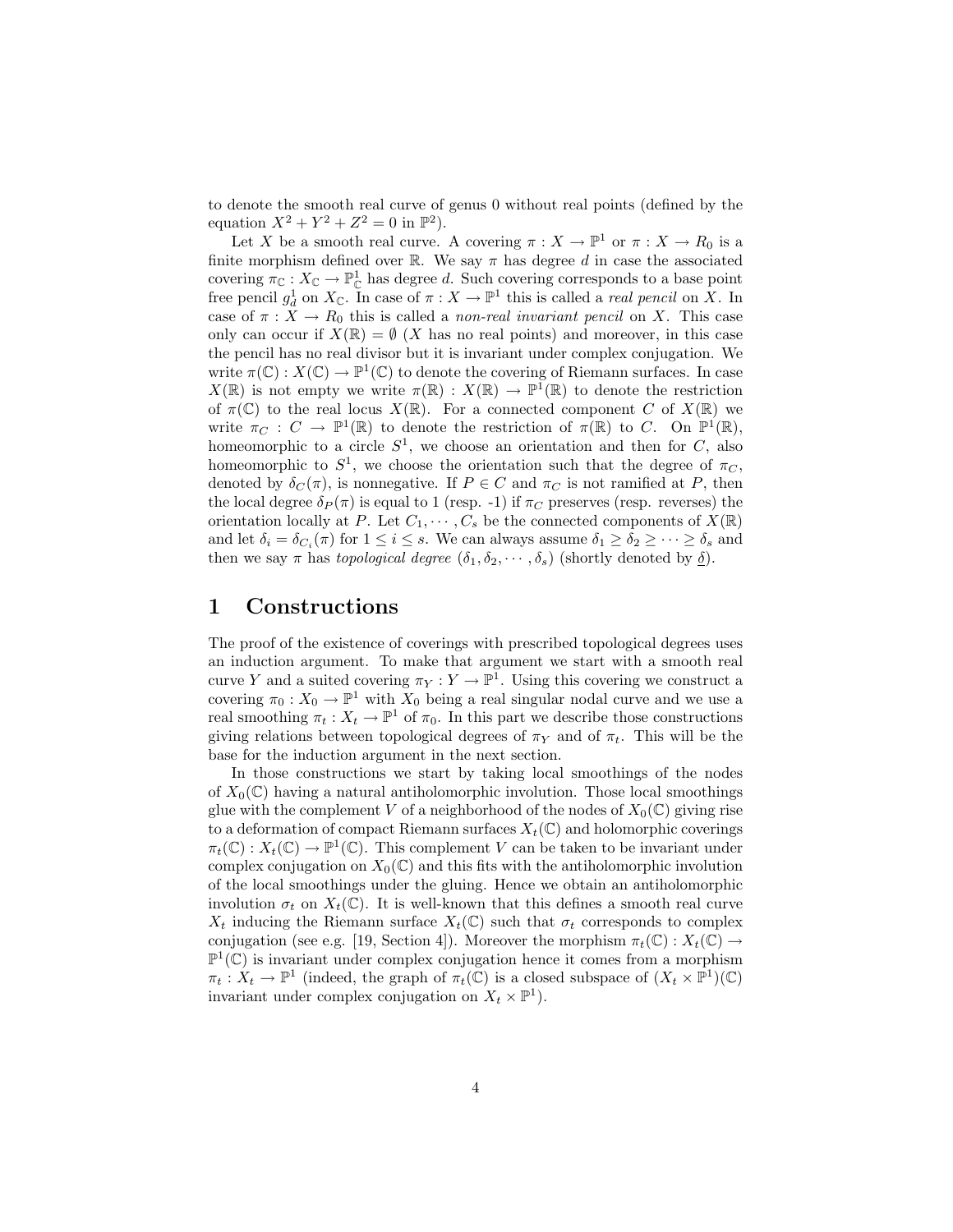### 1.1 Construction I

Let Y be a real curve of genus g and let  $\pi: Y \to \mathbb{P}^1$  be a morphism of degree k defined over  $\mathbb R$ . Assume C is a connected component of  $Y(\mathbb R)$  and let P be a point of C such that  $\delta_P(\pi) = 1$  (such point P does exist because  $\delta_C(\pi) \geq 0$ ). Take a copy of  $\mathbb{P}^1$  and consider the singular curve  $X_0 = Y \cup_P \mathbb{P}^1$  obtained by identifying P on X with  $\pi(P)$  on  $\mathbb{P}^1$ . This singular curve has a natural morphism  $\pi_0$  defined over  $\mathbb R$  of degree  $k+1$  to  $\mathbb P^1$  having restriction  $\pi$  to Y and the identity to  $\mathbb{P}^1$  (see Figure 1).



Figure 1: Construction I, the curve  $X_0$ 

Locally at P this situation can be described inside  $\mathbb{C}^2$  such that the curve  $X_0$  has equation  $x^2 - y^2 = 0$  and the morphism is locally defined by  $(x, y) \to x$ and we can assume the coordinates are compatible with the real structure on  $X_0$ (this means complex conjugation on  $X_0$  corresponds to complex conjugation in  $\mathbb{C}^2$ ). Let U be a small neighborhood of  $(0,0)$  in  $\mathbb{C}^2$  and  $V \subset U$  a much smaller one and let  $U_0 = U \cap X_0$ ,  $V_0 = V \cap X_0$ . For  $Q \neq P$  in  $U_0$  we can use x to define a holomorphic coordinate at  $Q$ . Consider a local deformation of  $X_0$  at P defined by  $x^2 - y^2 = t$  with  $t \in \mathbb{R}$  (|t| very small) and let  $U_t$  (resp.  $V_t$ ) be the intersection with U (resp. V). We use a gluing of  $U_t$  and  $X_0(\mathbb{C}) \setminus V_0$  as follows. For  $z_0 \in \mathbb{C}^*$  let  $z_0\sqrt{z}$  be the locally defined holomorphic square root function such that  $z_0\sqrt{z_0^2} = z_0$ . A point  $Q \in U_0 \setminus V_0$  has coordinates  $(x, x)$  or  $(x, -x)$ . We identify  $(x, x)$  with  $(x, x\sqrt{x^2 - t})$  and  $(x, -x)$  with  $(x, -x\sqrt{x^2 - t})$ . (One should adapt the description of  $V_t$  and  $U_t$  to this identification.) This defines a Riemann surface  $X_t(\mathbb{C})$ . On  $U_t$  we define  $\sigma_t(x, y) = (\overline{x}, \overline{y})$ . We need to show this behaves well under the previous identification. Since  $\sqrt{x^2 - t}$  is close to x one has  $\sqrt{x^2-t}$  is close  $\overline{x}$ . Moreover  $(\sqrt{x^2-t})^2 = (\sqrt{x^2-t})^2 = \overline{x^2-t} = \overline{x^2-t}$ hence  $\sqrt{x^2-t} = \sqrt{x^2-t}$ . Hence under the identification  $(\overline{x}, \overline{x})$  is identified with  $(\overline{x}, \overline{x\sqrt{x^2 - t}})$  and similarly  $(\overline{x}, -\overline{x})$  is identified with  $(\overline{x}, -\overline{x\sqrt{x^2 - t}})$ . As mentioned at the beginning of this section we obtain a real smooth curve  $X_t$ and a covering  $\pi_t : X_t \to \mathbb{P}^1$  of degree  $k + 1$ . Under this deformation the union  $C \cup_P \mathbb{P}^1(\mathbb{R})$  deforms to a connected component  $C_t$  of  $X_t(\mathbb{R})$ 

In case  $t > 0$  the morphism  $\pi_t$  has ramification on  $C_t$  above  $x = \pm \sqrt{t}$ . We call this the deformation with real ramification. In order to have an orientation on  $C_t$  we have to change the orientation on the attached  $\mathbb{P}^1(\mathbb{R})$ . This implies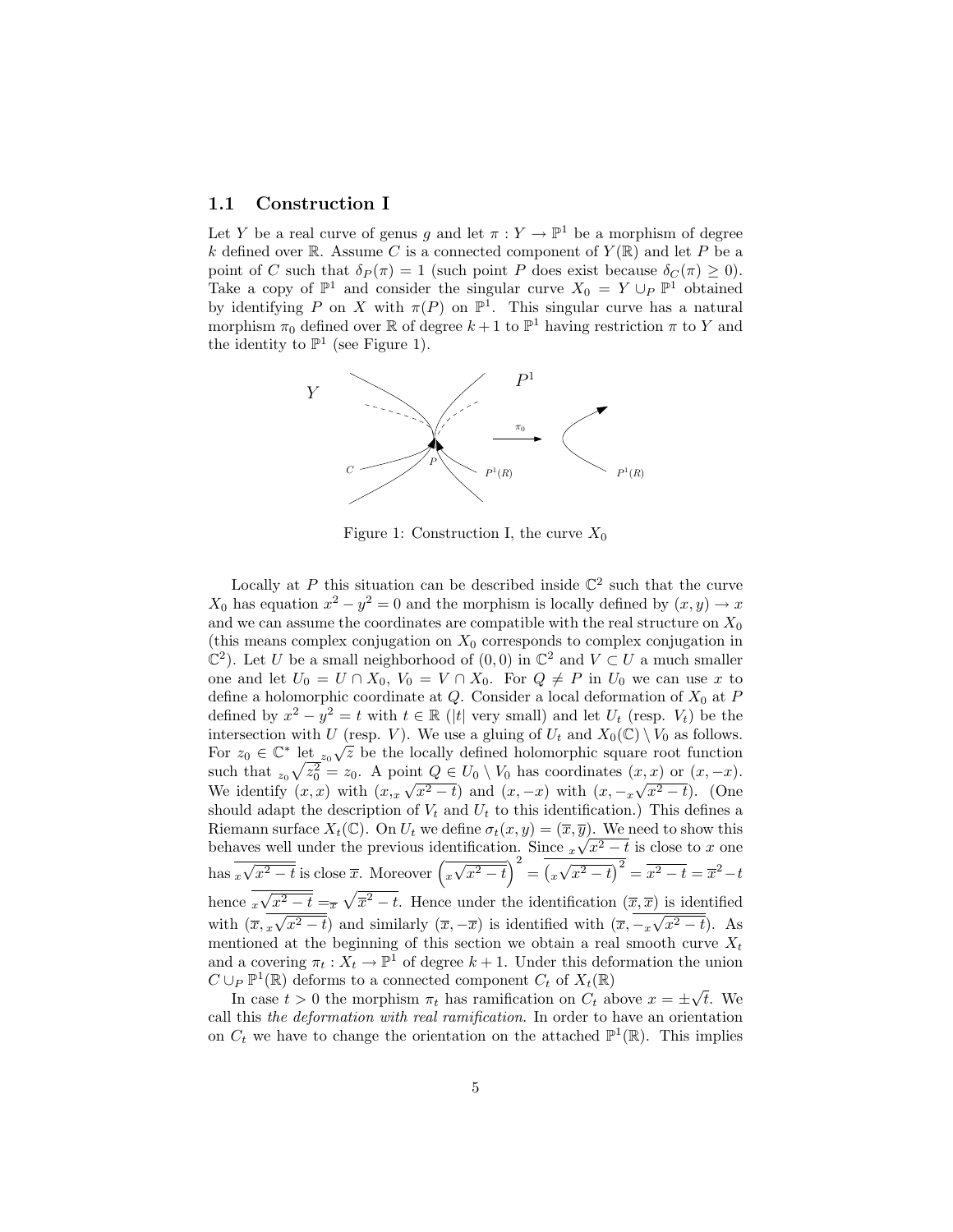that  $\delta_{C_t}(\pi_t) = \delta_C(\pi) - 1$ . Of course, if  $\delta_C(\pi) = 0$  we also change the orientation of  $C_t$  in order to obtain  $\delta_{C_t}(\pi_t) = 1$  (see Figure 2).



Figure 2: Construction I, deformation with real ramification

In case  $t < 0$  the morphism  $\pi_t$  has no ramification on  $C_t$  close to P. We call this the deformation without real ramification. We use the orientation on  $C_t$ obtained from both the orientation on C and the attached  $\mathbb{P}^1(\mathbb{R})$ . This implies  $\delta_{C_t}(\pi_t) = \delta_C(\pi) + 1$  (see Figure 3).



Figure 3: Construction I, deformation without real ramification

In both cases  $X_t(\mathbb{C})\backslash X_t(\mathbb{R})$  is connected if and only if  $X(\mathbb{C})\backslash X(\mathbb{R})$  is connected.

### 1.2 Construction II

Let Y be a real curve of genus g and let  $\pi : Y \to \mathbb{P}^1$  be a morphism of degree k defined over R. Let  $Q \in \mathbb{P}^1(\mathbb{R})$  not a branch point of  $\pi$  and assume  $P + \overline{P} \subset$  $\pi^{-1}(Q)$ , a non-real point on Y (in particular we assume such non-real point exists). Let  $X_0$  be the singular curve obtained from X by identifying P with  $\overline{P}$ . This singular curve has a natural morphism of degree k to  $\mathbb{P}^1$  defined over R obtained from  $\pi$  (see Figure 4).

On  $X_0$  the singularity (again denoted by  $P$ ) is an isolated real point. Locally at P this situation can be described inside  $\mathbb{C}^2$  such that the curve has equation  $x^2 + y^2 = 0$  and the morphism is locally defined by  $(x, y) \rightarrow x$  with coordinates compatible with the real structure on  $X_0$ . We use U and V as in Construction I. Consider the local deformation of  $X_0$  at P defined by  $x^2 + y^2 = t$  with  $t \in \mathbb{R}$  (|t|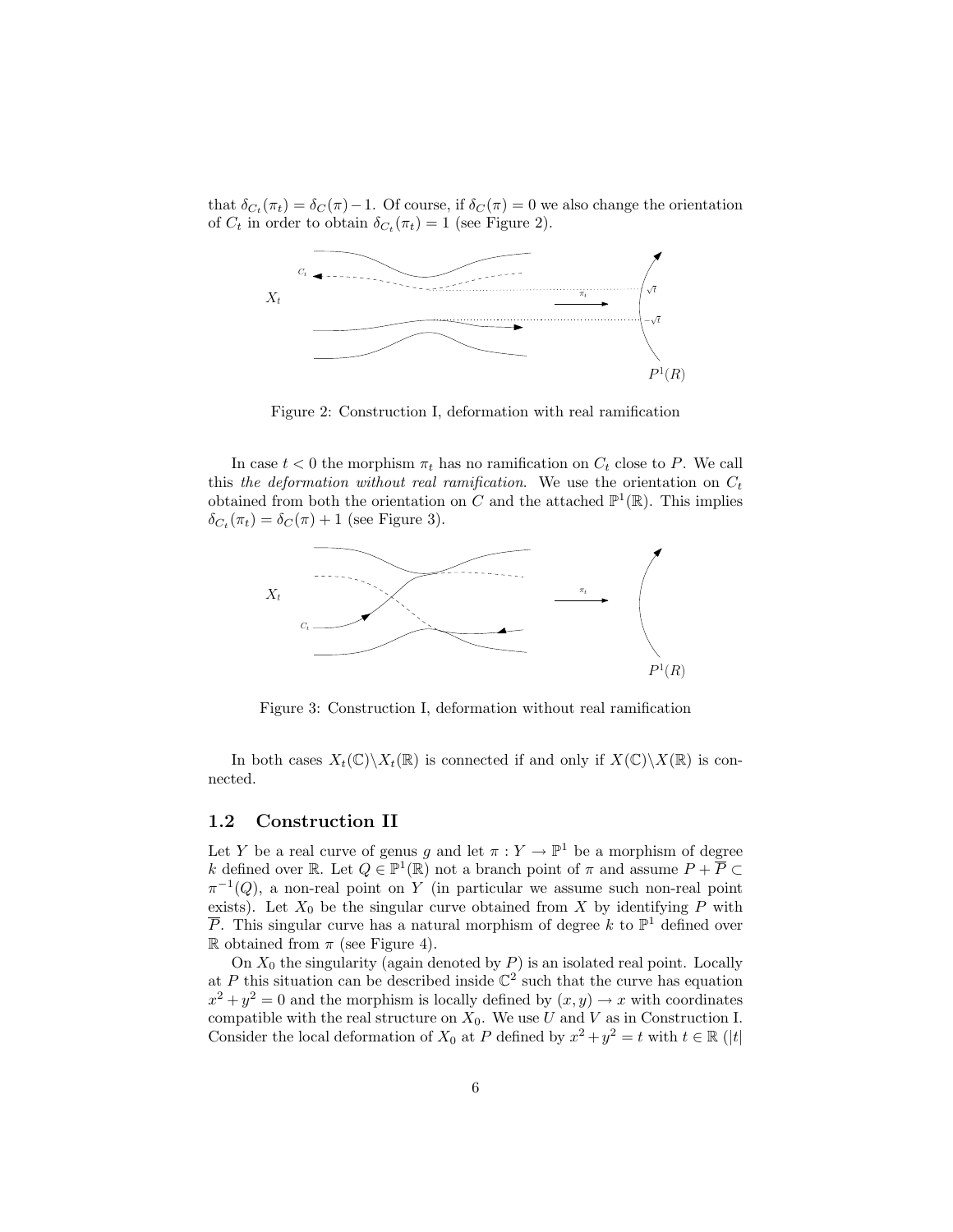

Figure 4: Construction II, the curve  $X_0$ 

very small). A point  $Q \in U_0 \setminus V_0$  has coordinates  $(x, ix)$  or  $(x, -ix)$  and  $\sigma(Q)$ corresponds to resp.  $(\overline{x}, -i\overline{x})$  or  $(\overline{x}, i\overline{x})$ . We identify  $(x, ix)$  (resp.  $(x, -ix)$ )) on  $U_0 \setminus V_0$  with  $(x_{\text{max}} \sqrt{-x^2 + t})$  (resp.  $(x, -\frac{1}{ix} \sqrt{-x^2 + t})$ ) on  $U_t$ . This defines a Riemann surface  $X_t(\mathbb{C})$ . On  $U_t$  we define  $\sigma_t(x,y) = (\overline{x}, \overline{y})$  and we check that it behaves well under the identification. Consider  $Q = (x_{iix}\sqrt{-x^2 + t})$  on  $U_t \setminus V_t$ . Since  $\frac{1}{ix}\sqrt{-x^2+t}$  is close to ix one has  $\frac{1}{ix}\sqrt{-x^2+t}$  is close to  $-i\overline{x}$ , hence  $\overline{i_x\sqrt{-x^2+t}} = -\overline{i_x}\sqrt{-x^2+t}$ . Hence  $\sigma_t(Q)$  is identified with  $(\overline{x}, -i\overline{x}) =$  $\sigma_0(x, ix)$ . We obtain a smooth real curve  $X_t$  of genus  $g + 1$  together with a morphism  $\pi_t : X_t \to \mathbb{P}^1$  of degree k defined over  $\mathbb{R}$ .

In case  $t > 0$  there is a new component  $C_t$  of  $X_t(\mathbb{R})$  close to P and under πt due v > 0 there is a non-component  $\varepsilon_t$  or  $\Omega_t(\pi_t)$  sides to 1 and and the  $\pi_t$  this maps to the interval  $[-\sqrt{t}, \sqrt{t}]$ . In particular  $\delta_{C_t}(\pi_t) = 0$ . We call this the deformation with real ramification. In this case  $X_t(\mathbb{C})\backslash X_t(\mathbb{R})$  is connected if and only if  $X(\mathbb{C})\backslash X(\mathbb{R})$  is connected (see Figure 5).



Figure 5: Construction II, deformation with real ramification

In case  $t < 0$  then  $X_t(\mathbb{R})$  contains no real point close to P. We call this the deformation without real ramification. In this case  $X_t(\mathbb{C})\backslash X_t(\mathbb{R})$  is always connected (see Figure 6).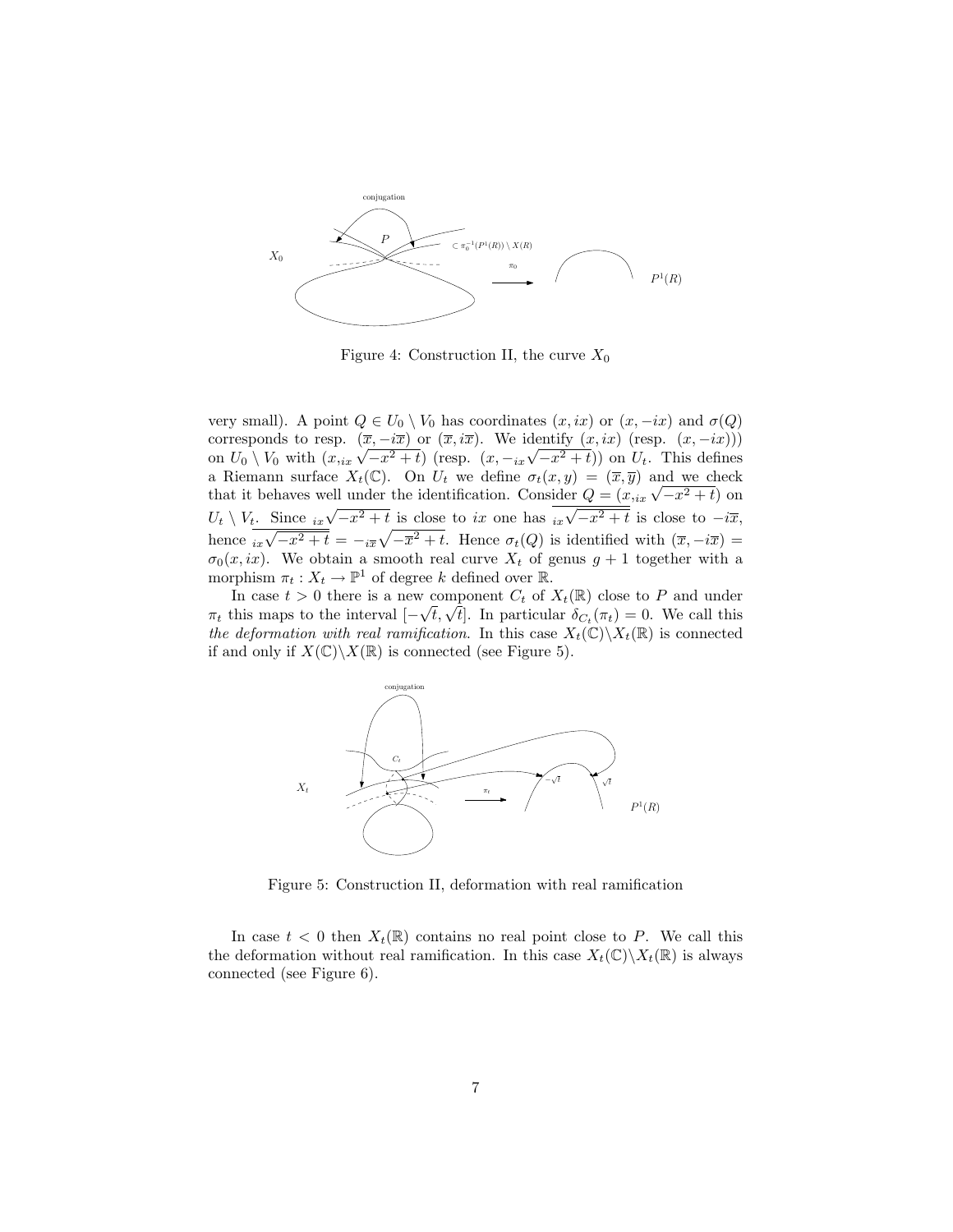

Figure 6: Construction II, deformation without real ramification

## 1.3 Construction III

Let Y be a real curve of genus g and let  $\pi: Y \to \mathbb{P}^1$  be a morphism of degree k defined over R. Assume  $P + \overline{P}$  is a non-real point of Y such that  $\pi(P) \neq \pi(\overline{P})$ and P,  $\overline{P}$  are not ramification points of  $\pi_{\mathbb{C}}$ . Now we let  $X_0 = Y \cup_{P + \overline{P}} \mathbb{P}^1$  be the union of Y and  $\mathbb{P}^1$  identifying P with  $\pi(P)$  (still denoted by P) and  $\overline{P}$ with  $\pi(\overline{P})$  (still denoted by  $\overline{P}$ ). This singular curve has a natural morphism  $\pi_0$ defined over  $\mathbb R$  of degree  $k+1$  to  $\mathbb P^1$  having restriction  $\pi$  to Y and the identity to  $\mathbb{P}^1$  (see Figure 7).



Figure 7: Construction III, the curve  $X_0$ 

Choose a local deformation over  $\mathbb C$  making it smooth at  $P$  and take the complex conjugated local deformation at  $\overline{P}$  and glue it with the remaining part of  $X_0$ . We obtain a smooth real curve  $X_t$  of genus  $g + 1$  together with a morphism  $\pi_t : X_t \to \mathbb{P}^1$  of degree  $k+1$  defined over  $\mathbb{R}$ . One has  $g(X_t) = g + 1$ and  $\mathbb{P}^1(\mathbb{R})$  on  $X \cup_{P+\overline{P}} \mathbb{P}^1$  deforms to a connected component  $C_t$  of  $X_t(\mathbb{R})$  such that  $\delta_{C_t}(\pi_t) = 1$ . For this construction  $X_t(\mathbb{C}) \backslash X_t(\mathbb{R})$  is connected if and only if  $X(\mathbb{C})\backslash X(\mathbb{R})$  is connected (see Figure 8).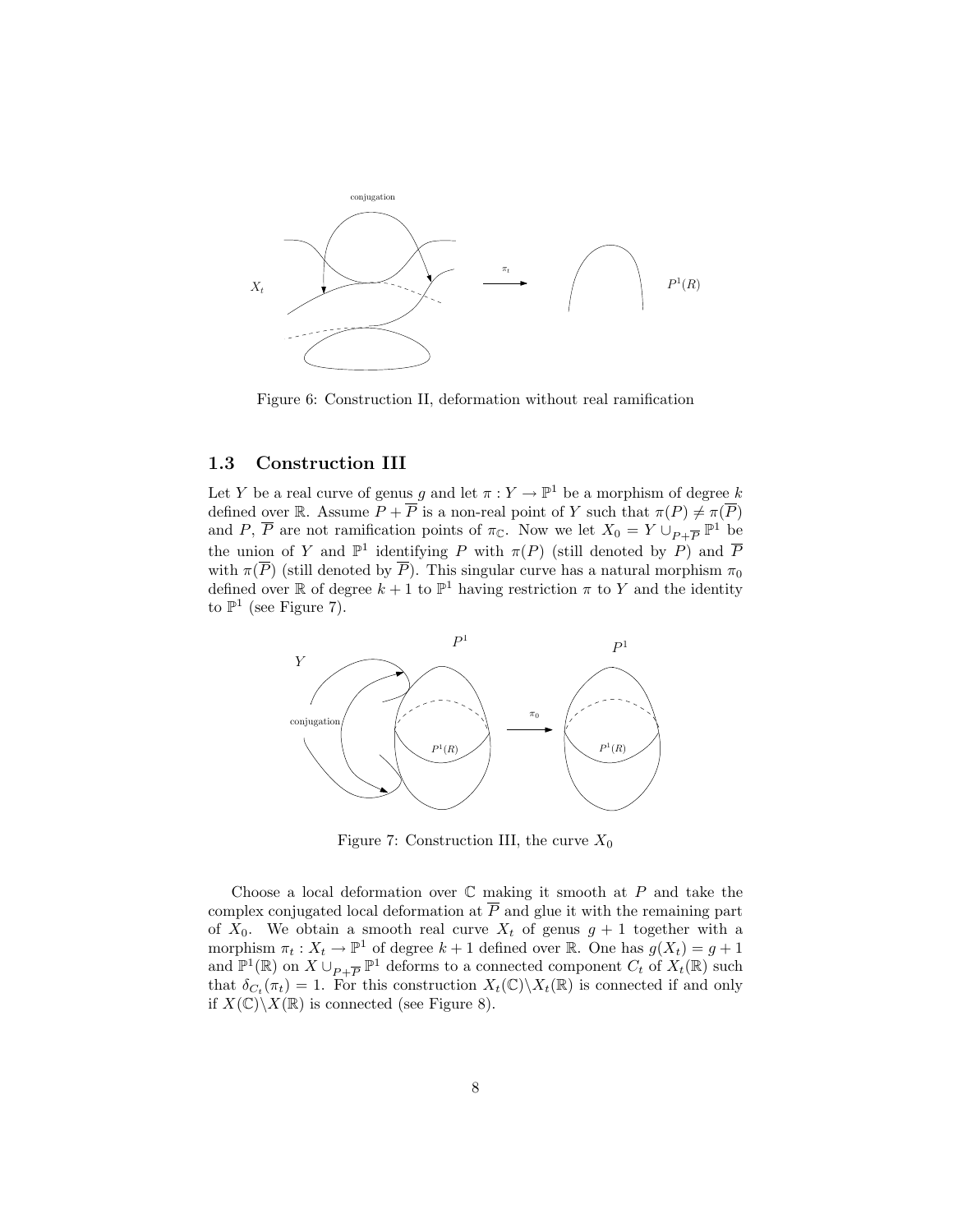

Figure 8: Construction III, deformation

### 1.4 Construction IV

Consider a double covering  $\tau_0 : R_0 \to \mathbb{P}^1$  defined over R. Assume Y is a real curve without real points and  $\pi: Y \to \mathbb{P}^1$  is a morphism of degree k defined over  $\mathbb R$  (in particular k is even). Choose  $P + \overline{P}$  on  $\mathbb P^1$  (a non-real point) such that P,  $\overline{P}$  are not branch points of  $\pi_{\mathbb{C}}$  and choose non-real points  $P_0 + \overline{P_0}$  on  $R_0$ and  $Q + \overline{Q}$  on Y such that  $\tau_0(\mathbb{C})(P_0) = \pi(\mathbb{C})(Q) = P$ . Consider the nodal curve  $X_0 = Y \cup_{P + \overline{P}} R_0$  obtained by identifying  $P_0$  to Q (still denoted by Q) and  $\overline{P_0}$ to  $\overline{Q}$  (still denoted by  $\overline{Q}$ ). This is a singular curve defined over R without real points and  $\pi$  together with  $\tau_0$  induce a morphism of that singular curve to  $\mathbb{P}^1$ defined over  $\mathbb R$ . Take a local deformation at  $Q$  over  $\mathbb C$  smoothing the singularity, take the complex conjugated deformation at  $\overline{Q}$  and glue it with the remaining part of  $X_0$  to obtain a smooth real curve  $X_t$  of genus  $g + 1$  together with a morphism  $\pi_t : X_t \to \mathbb{P}^1$  of degree  $k + 2$ . This smooth real curve does not have any real point.

## 1.5 Construction V

Assume Y is a real curve of genus g without real points and assume  $\pi: Y \to R_0$ is a morphism of degree k defined over R. Choose a non-real point  $P_0 + \overline{P_0}$  on  $R_0$  such that  $P_0$ ,  $\overline{P_0}$  are not branch points of  $\pi_{\mathbb{C}}$  and a non-real point  $P + \overline{P}$  on Y with  $\pi(P) = P_0$ . Consider the nodal curve  $X_0 = Y \cup_{P+P_0} R_0$  obtained by identifying  $P_0$  to P (still denoted by P) and  $\overline{P_0}$  to  $\overline{P}$  (still denoted by  $\overline{P}$ ). This is a singular curve defined over  $\mathbb R$  without real points and  $\pi$  together with the identity  $1_{R_0}$  induces a morphism of degree  $k + 1$  of that singular curve to  $R_0$ defined over  $\mathbb R$ . Take a local deformation at P over  $\mathbb C$  smoothing the singularity, take the complex conjugated deformation at  $\overline{P}$  and glue it with the remaining part of  $X_0$  to obtain a smooth real curve  $X_t$  of genus  $g + 1$  together with a morphism  $\pi_t : X_t \to R_0$  of degree  $k + 1$ .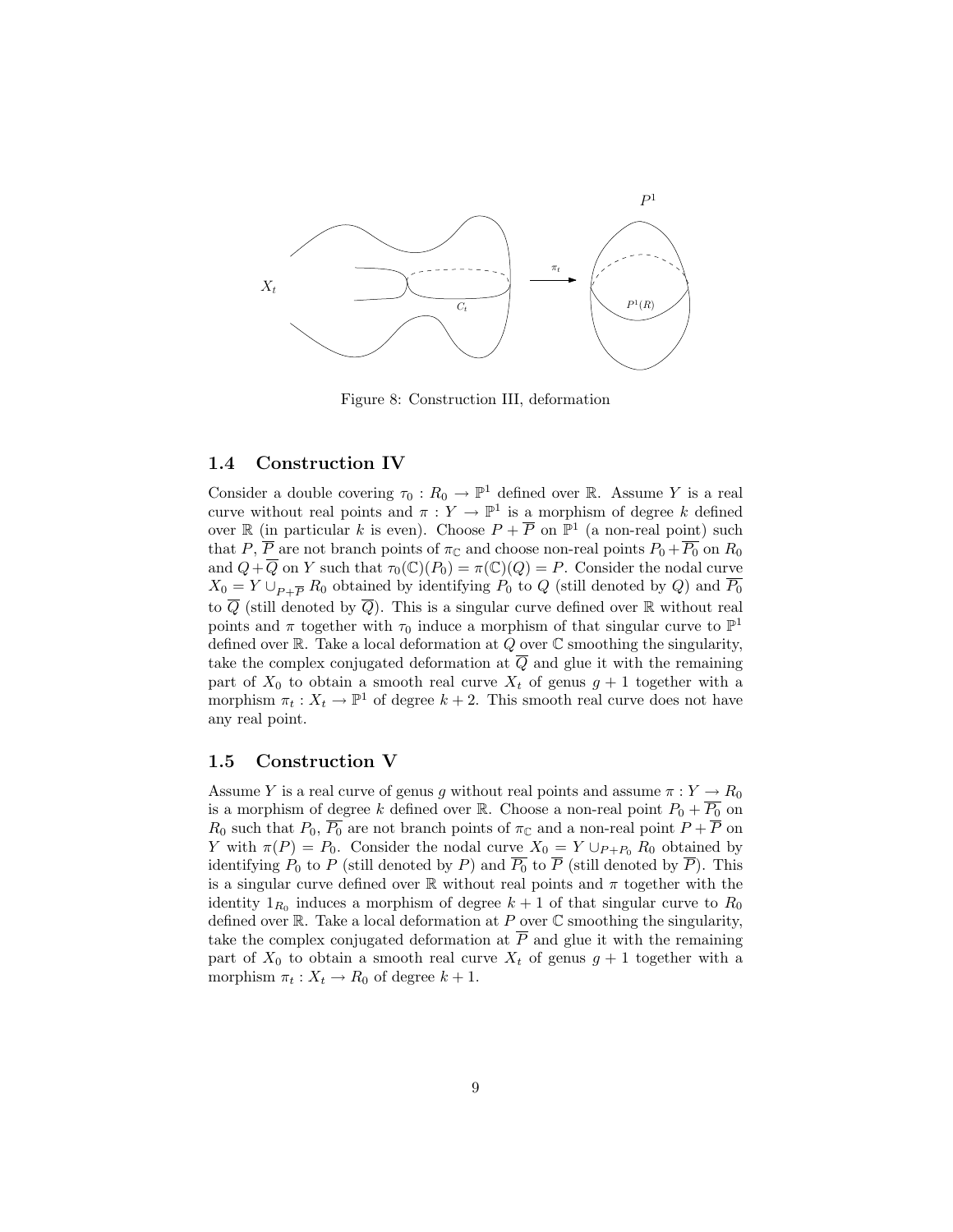## 2 Existence of real curves having pencils with prescribed topological properties

Let X be a real curve of topological type  $(g, s, a)$  and let  $\pi : X \to \mathbb{P}^1$  be a morphism of degree k defined over R. Assume  $s \geq 1$  and let  $\underline{\delta} = (\delta_1, \cdots, \delta_s)$  be the topological degree of  $\pi$ . Of course we need  $\sum_{i=1}^{s} \delta_i \leq k$ . For each  $s \in \mathbb{P}^1(\mathbb{R})$ the number of real points in  $\pi^{-1}(s)$  counted with multiplicity has the same parity as  $\sum_{i=1}^{s} \delta_i$ . Since the non-real points of X are pairs of conjugated points on  $X(\mathbb{C})$  it follows  $k - \sum_{i=1}^{s} \delta_i \equiv 0 \pmod{2}$ . In case  $\sum_{i=1}^{s} \delta_i = k$  then for each  $s \in \mathbb{P}^1(\mathbb{R})$  the fiber  $\pi^{-1}(s)$  has exactly  $\delta_i$  different points on  $C_i$ . Since some fiber needs to contain points of  $C_s$  one has  $\delta_s \geq 1$  in that case, hence  $\sum_{i=1}^s \delta_i \leq k-2$ in case  $\delta_s = 0$  (see also [8]).

**Definition 1.** We say  $\delta_1 \geq \cdots \geq \delta_s \geq 0$  is an *admissible topological degree for* morphisms of degree k if

- $\sum_{i=1}^s \delta_i \leq k$ ,
- $k \sum_{i=1}^{s} \delta_i \equiv 0 \pmod{2}$ ,
- $\sum_{i=1}^{s} \delta_i \leq k-2$  in case  $\delta_s = 0$ .

For the next theorem we need some more restriction. In case there is a morphism  $\pi : X \to \mathbb{P}^1$  of degree k with  $\sum_{i=1}^s \delta_i = k$  then by definition  $\pi^{-1}(\mathbb{P}^1(\mathbb{R})) = X(\mathbb{R}), \text{ hence } X(\mathbb{C}) \setminus X(\mathbb{R}) = \pi^{-1}(\mathbb{P}^1(\mathbb{C}) \setminus \mathbb{P}^1(\mathbb{R})). \text{ Since } \mathbb{P}^1(\mathbb{C}) \setminus$  $\mathbb{P}^1(\mathbb{R})$  is disconnected it follows  $X(\mathbb{C}) \setminus X(\mathbb{R})$  is disconnected too, hence  $a(X) =$ 0. Therefore, in case  $a(X) = 1$  one always has  $\sum_{i=1}^{s} \delta_i \leq k - 2$ .

**Theorem 2.** Let  $k \geq 3$ , let  $(g, s, a)$  be an admissable topological type of real curves and let  $\delta$  be an admissible topological degree for morphisms of degree k. Assume  $\sum_{i=1}^{s} \delta_i \leq k-2$  in case  $a=1$ . There exists a real curve X of topological type  $(g, s, a)$  having a morphism  $\pi : X \to \mathbb{P}^1$  of degree k of topological degree  $\underline{\delta}$ .

**Remark 3.** The case  $k = 2$  is contained in e.g. [14, Section 6]. In that case there are more restrictions in the case  $a = 0$ . Nevertheless, the existence of real hyperelliptic cruves is the starting point in a lot of cases of the proof of the theorem, even in Case 5 which is excluded for real hyperelliptic curves unless  $s = q + 1.$ 

Section 2.1 is the proof of Theorem 2 in case  $a = 1$  and Section 2.2 is the proof of Theorem 2 in case  $a = 0$ . In Section 2.3 we prove the corresponding theorem for morphisms to  $R_0$ .

#### 2.1 The case  $a = 1$

First we consider the case  $s \neq 0$ . Let s' be the number of  $\delta_i \neq 0$  and let X be a real hyperelliptic curve of topological type  $(g - s', s - s', 1)$  (such curves do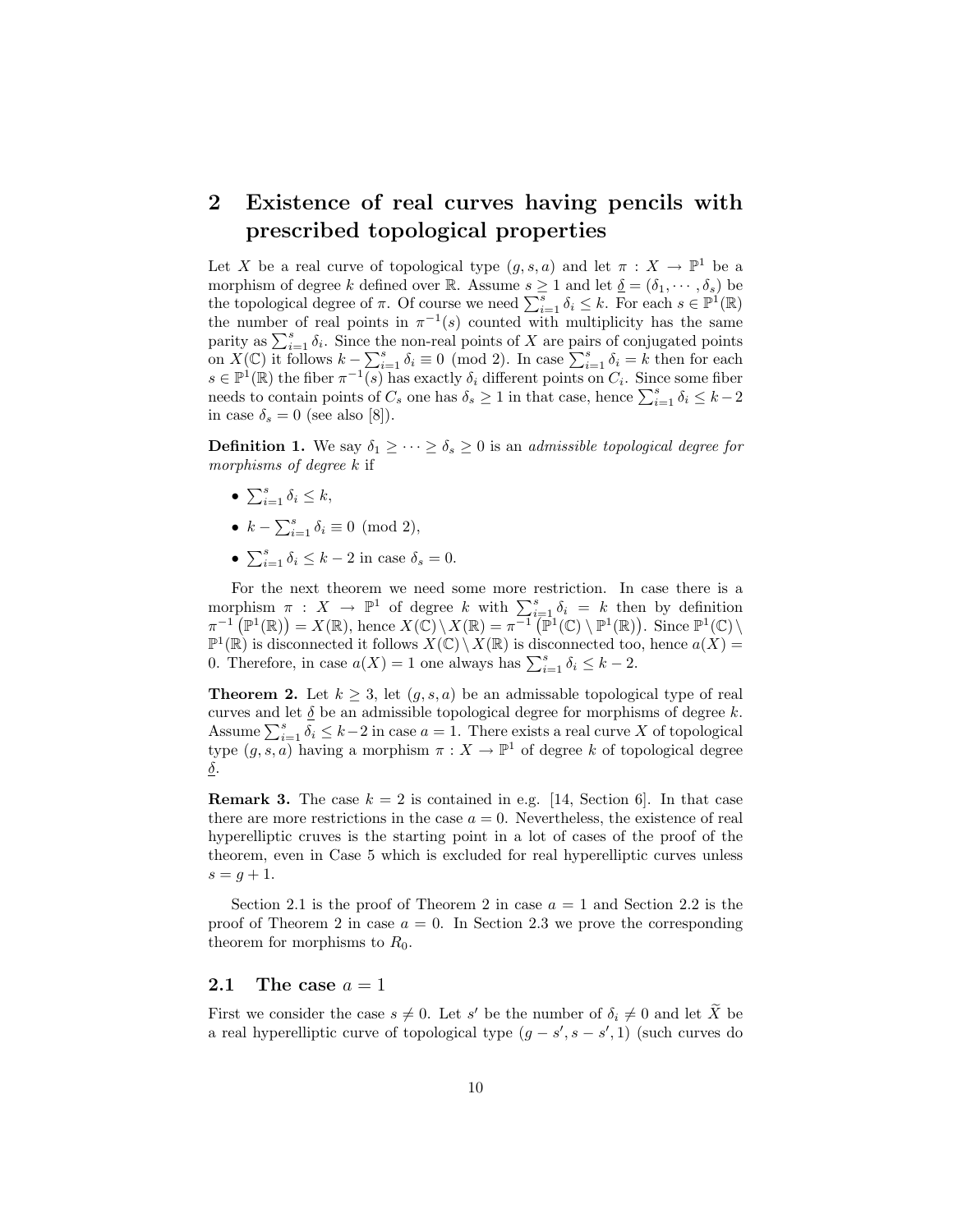exist, see [14, Section 6]). Let  $\tilde{\pi}$  be the associated double covering of  $\mathbb{P}^1$  then it follows that  $\delta_{\infty}(\tilde{\pi}) = 0$  for  $1 \le i \le e$ , of Applying Construction III of times follows that  $\delta_{\widetilde{C}_i}(\widetilde{\pi}) = 0$  for  $1 \leq i \leq s - s'$ . Applying Construction III s' times we obtain  $\pi_1: X_1 \to \mathbb{P}^1$  with  $\deg(\pi_1) = 2 + s'$ ;  $g(X_1) = g$  and  $X_1(\mathbb{R})$  has s components  $C_1^1, \dots, C_s^1$  such that  $\delta_{C_i^1}(\pi_1) = 1$  for  $1 \leq i \leq s'$  and  $\delta_{C_i^1}(\pi_1) = 0$ for  $s' + 1 \leq i \leq s$ , in particular  $X_1^{i_1}$  has topological type  $(g, s, 1)$ . For each  $1 \leq i \leq s'$  we use Construction I  $\delta_i$  − 1 times on  $C_i^1$  and using the deformation without real ramification. We obtain  $\pi_2 : X_2 \to \mathbb{P}^1$  with  $\deg(\pi_2) = 2 + \sum_{i=1}^{s'} \delta_i$ ,  $g(X_2) = g$  and  $X_2(\mathbb{R})$  has s components  $C_1^2, \cdots, C_s^2$  such that  $\delta_{C_i^2}(\pi_2) = \delta_i$  for  $1 \leq i \leq s'$  and  $\delta_{C_i^2}(\pi_2) = 0$  for  $s' + 1 \leq i \leq s$  hence  $\pi_2$  has topological degrees  $\delta$  and  $X_2$  has topological type  $(g, s, 1)$ . In case  $s \neq s'$  we apply Construction I  $k - 2 - \sum_{i=1}^{s'} \delta_i$  times on  $C_{s'+1}^2$  using the deformation with real ramification. In case  $s = s'$  and  $s' \neq 0$  we apply Construction I  $k - 2 - \sum_{i=1}^{s'} \delta_i$  times on  $C_1^2$  alternating the deformation with and without real ramification. We obtain a real curve X of topological type  $(g, s, 1)$  and a real morphism  $\pi : X \to \mathbb{P}^1$ having degree k and topological degree  $\delta$ . Indeed, in this final step the degrees of the restrictions of  $\pi$  do not change since  $k - 2 - \sum_{i=1}^{s'} \delta_i$  is even.

Now assume  $s = 0$  (the case of no real points). In this case k is even. In case  $g < k$  a general divisor D on a real curve X of degree k gives rise to a base point free linear system  $|D|$ . A general pencil in it defined over  $\mathbb R$  gives rise to a real base point free  $g_k^1$  on X, hence to a real morphism  $\pi: \underset{\sim}{X} \to \mathbb{P}^1$  of degree k. So we can assume  $g \geq k$ . Start with a hyperelliptic curve X of genus  $g - (k/2) + 1$  with  $\bar{X}(\mathbb{R}) = \emptyset$ . We apply Construction IV  $(k/2) - 1$  times. Again we obtain a real curve X of genus g with  $X(\mathbb{R}) = \emptyset$  and having a real morphism  $\pi: X \to \mathbb{P}^1$  of degree k.

## 2.2 The case  $a = 0$

Again, let s' be the number of  $\delta_i \neq 0$ .

#### 2.2.1 Case 1

Assume  $s' = s = 1$  and  $\delta_1 = k$ . In particular  $g \equiv 0 \pmod{2}$ . Let  $X_0$  be a real hyperelliptic curve of genus g having  $a(X_0) = 0$ ,  $s(X_0) = 1$ , hence for the hyperelliptic real morphism  $\pi_0: X_0 \to \mathbb{P}^1$  the unique component  $C_1$  of  $X_0(\mathbb{R})$ has topological degree 2 (see [14, Section 6]). Apply  $k-2$  times Construction I using the deformation without real ramification. We obtain a real curve X of topological type  $(g, 1, 0)$  such that X has a covering  $\pi : X \to \mathbb{P}^1$  defined over  $\mathbb R$ of degree k such that  $\delta_{C_1}(\pi) = k$ .

#### 2.2.2 Case 2

Assume  $s > 1$  and  $\sum_{i=1}^{s} \delta_i = k$  in which case  $s' = s$ . In case all  $\delta_i = 1$  then s = k and therefore  $g \equiv k + 1 \pmod{2}$ . In particular  $g - k + 2$  is odd. Since  $k = s$  and  $s \leq g + 1$  also  $g - k + 2 \geq 1$ . Let  $X_0$  be a real hyperelliptic curve of genus  $g_0 = g - k + 2$  having  $a(X_0) = 0$ ,  $s(X_0) = 2$  (see [14, Section 6]).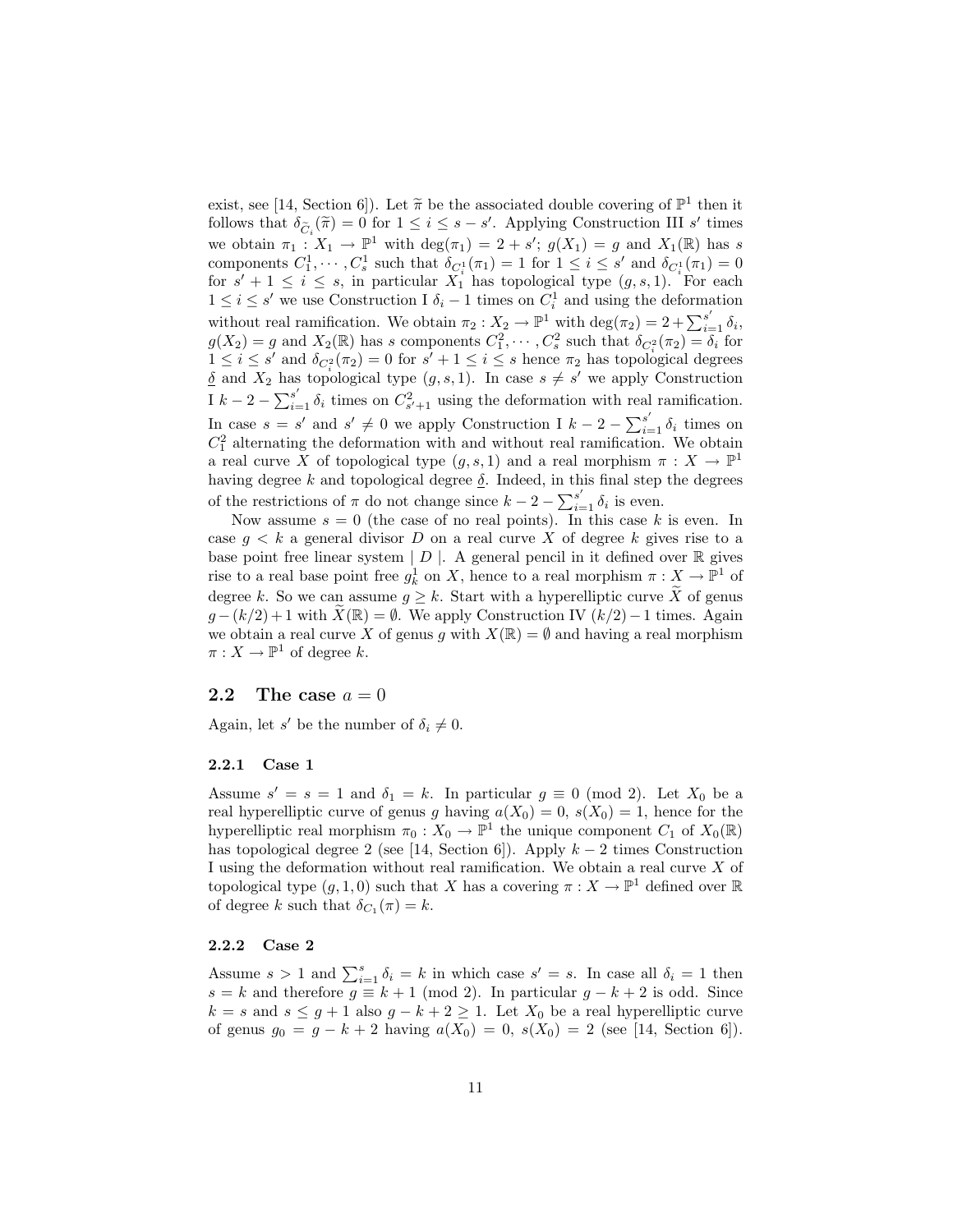Hence, for the real hyperelliptic morphism  $\pi_0 : X_0 \to \mathbb{P}^1$  the 2 components C of  $X_0(\mathbb{R})$  satisfy  $\delta_C(\pi_0) = 1$ . Apply  $k-2$  times Construction III. We obtain a real curve X of genus g having  $a(X) = 0$ ,  $s(X) = k$  such that X has a covering  $\pi: X \to \mathbb{P}^1$  defined over  $\mathbb R$  of degree k such that each component C of  $X(\mathbb R)$ satisfies  $\delta_C(\pi) = 1$ .

Assume not all  $\delta_i = 1$ , hence  $\delta_1 \geq 2$ . Let  $X_0$  be a real hyperelliptic curve of genus  $g_0 = g - s + 1$  (in particular  $g_0$  is even) as in Case 1. Apply  $s - 1$ times Construction III. We obtain a real curve  $X_1$  of genus g having  $a(X) = 0$ ,  $s(X) = s$  such that  $X_1$  has a covering  $\pi_1 : X_1 \to \mathbb{P}^1$  defined over  $\mathbb R$  of degree  $s + 1$  such that exactly one component  $C_1$  of  $X_1(\mathbb{R})$  satisfies  $\delta_{C_1}(\pi_1) = 2$  while the other components  $C_2, \dots, C_s$  satisfy  $\delta_{C_i}(\pi_1) = 1$ . We apply  $\delta_1 - 2$  times Construction I without real ramification starting with  $C_1$  and for  $2 \leq i \leq s$  we apply  $\delta_i-1$  times Construction I without real ramification starting with  $C_i$ . We obtain a real curve X of genus g satisfying  $a(X) = 0$ ,  $s(X) = s$  such that X has a covering  $\pi: X \to \mathbb{P}^1$  defined over  $\mathbb R$  of degree  $s+1+(\delta_1-2)+\sum_{i=2}^s(\delta_i-1)=$  $\sum_{i=1}^{s} \delta_i = k$  having topological degree  $\underline{\delta}$ .

### 2.2.3 Case 3

Assume  $\sum_{i=1}^{s'} \delta_i < k$  and  $s' = s$ . It follows that  $s' \geq 1$  and  $g \equiv s' + 1$  (mod 2). In particular  $g - s' + 1$  is even. Let  $X_0$  be a real hyperelliptic curve of genus  $g - s' + 1$  such that  $a(X_0) = 0$ ,  $s(X_0) = 1$  and for the real hyperelliptic morphism  $\pi_0: X_0 \to \mathbb{P}^1$  one has that the unique component  $C_1$  of  $X_0(\mathbb{R})$  satisfies  $\delta_{C_1}(\pi_0) = 2$  (see [14, Section 6]). Apply Construction I using the deformation with real ramification to  $C_1$  and apply  $s' - 1$  times Construction III. We obtain a real curve  $X_1$  of genus g having  $a(X_1) = 0$ ,  $s(X_1) = s' = s$  such that there is a morphism  $\pi_1 : X_1 \to \mathbb{P}^1$  of degree  $s' + 2$  defined over  $\mathbb R$  such that each component  $C_i$  of  $X_1(\mathbb{R})$  satisfies  $\delta_{C_i}(\pi_1) = 1$ .

For  $1 \leq i \leq s'$  apply  $\delta_i - 1$  times Construction I using the deformation without real ramification starting with  $C_i$ . We obtain a real curve  $X_2$  of genus g having  $a(X_2) = 0$ ,  $s(X_2) = s' = s$  and such that there is a morphism  $\pi_2$ :  $X_2 \to \mathbb{P}^1$  of degree  $s' + 2 + (\sum_{i=1}^s \delta_i) - s' = (\sum_{i=1}^s \delta_i) + 2$  of topological degree  $\underline{\delta}$ .

By assumption  $k - (\sum_{i=1}^{s} \delta_i) - 2$  is an even non-negative integer. Apply  $k - (\sum_{i=1}^{s} \delta_i) - 2$  times Construction I starting with  $C_1$  alternating deformation with and without real ramification (starting with real ramification) we end up with a real curve X of genus g satisfying  $a(X) = 0$ ,  $s(X) = s' = s$  and such that there is a morphism  $\pi : X \to \mathbb{P}^1$  of degree k of topological degree  $\underline{\delta}$ .

#### 2.2.4 Case 4

Assume  $\sum_{i=1}^{s'} \delta_i < k$ ,  $s > s'$  and  $s' \geq 1$ . We start using the construction of Case 3 making a real curve X' of genus  $g - s + s'$  satisfying  $a(X') = 0$ ,  $s(X') = s'$ and such that there is a real morphism  $\pi': X' \to \mathbb{P}^1$  of degree k such that, for the components  $C_1, \dots, C_{s'}$  one has  $\delta_{C_i}(\pi') = \delta_i$ . Notice that, since  $g - s \equiv 1$ (mod 2) one has  $g - s + s' \equiv s' + 1 \pmod{2}$ . Since  $\sum_{i=1}^{s'} \delta_i < k$  the set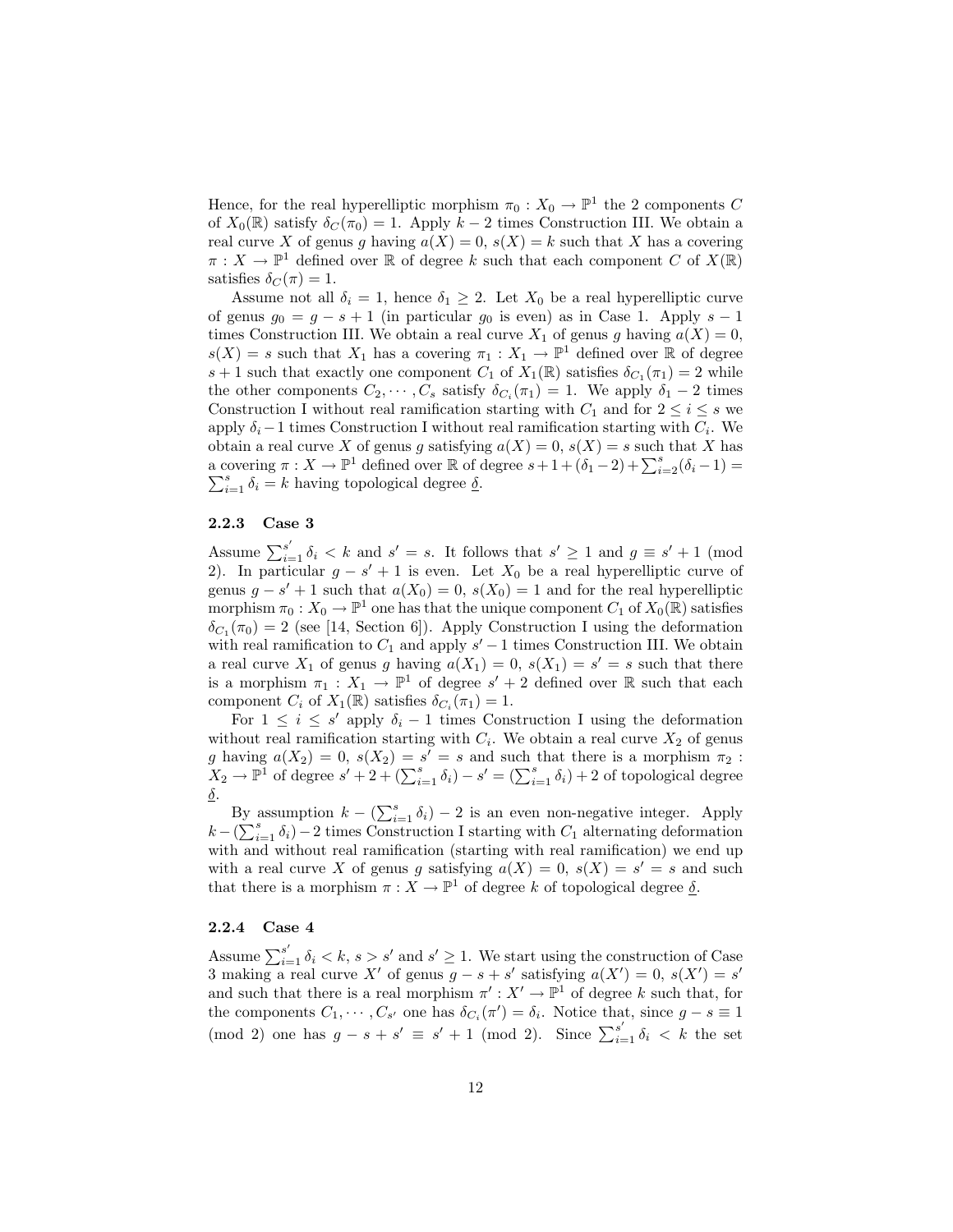$\pi^{-1}(\mathbb{P}^1(\mathbb{R})) \setminus X'(\mathbb{R})$  is not empty. Therefore we can apply Construction II  $s - s'$ times using a deformation with real ramification. We obtain a real curve X of genus g such that  $a(X) = 0$ ,  $s(X) = s$  and X has a real covering  $\pi : X \to \mathbb{P}^1$  of degree k of topological degree  $\delta$ .

#### 2.2.5 Case 5

Assume  $s' = 0$ . In this case k is even. Let  $X_0$  be a hyperelliptic curve of genus  $g - s + 1$  (hence of even genus) such that  $a(X_0) = 0$ ,  $s(X_0) = 1$  and if  $\pi_0$ :  $X_0 \longrightarrow \mathbb{P}^1$  is the hyperelliptic morphism then the unique component  $C_1$  of  $X_0(\mathbb{R})$  satisfies  $\delta_{C_1}(\pi_0) = 2$  (see [14, Section 6]). Apply  $k-2$  times Construction I using the deformation with real ramification. One obtains a real curve  $X_1$  of genus  $g - s + 1$  such that  $a(X_1) = 0$  and  $s(X_1) = 1$  and a morphism  $\pi_1: X_1 \to \mathbb{P}^1$  of degree k such that for the unique component  $C_1$  of  $X_1(\mathbb{R})$  one has  $\delta_{C_1}(\pi_1) = 0$ . It follows that  $(\pi_1)^{-1}(\mathbb{P}^1(\mathbb{R})) \setminus X_1(\mathbb{R}) \neq \emptyset$  and so we apply  $s-1$ times Construction II with real ramification. We obtain a real curve  $X$  of genus g such that  $a(X) = 0$ ,  $s(X) = s$  and there exists a real morphism  $\pi : X \to \mathbb{P}^1$ of degree k such that for each component C of  $X(\mathbb{R})$  one has  $\delta_C(\pi) = 0$ .

## 2.3 Morphisms to  $R_0$

Assume X is a real curve of genus g with  $X(\mathbb{R}) = \emptyset$  and assume  $\pi : X \to R_0$ is a morphism of degree  $k$  defined over  $\mathbb R$ . Consider the associated morphism of Riemann surfaces  $\pi(\mathbb{C}) : X(\mathbb{C}) \to R_0(\mathbb{C}) = \mathbb{P}^1(\mathbb{C})$  and let  $|D|$  be the associated complete linear system on  $X(\mathbb{C})$ . We are going to show that  $|D|$  is not induced by a linear system on  $X$  (i.e.  $|D|$  does not contain a real divisor).

Notice that complex conjugation of divisors on  $X(\mathbb{C})$  acts on  $|D|$ . Indeed, choose a non-real point  $Q + \overline{Q}$  on  $R_0$  and let  $\pi(\mathbb{C})^{-1}(Q) = D_1$ . Since  $\pi(\mathbb{C})^{-1}(\overline{Q}) = \overline{D_1}$  one has  $D_1 \sim \overline{D_1}$ . For any  $E \in |D|$  one has  $E \sim D_1$ . This implies  $\overline{E} \sim \overline{D_1}$  hence also  $E \sim \overline{E}$ . Now  $\pi(\mathbb{C})$  corresponds to a line L in |D| that is invariant under this complex conjugation. If  $|D|$  would be real it would imply L is a real line, hence containing a real point. Such real point corresponds to a real divisor and this would be a fiber of  $\pi(\mathbb{C})$  invariant under complex conjugation but such fibers do not exist.

This implies  $\mathcal{O}_X(D)$  corresponds to a point of  $\text{Pic}^k(X)(\mathbb{R}) \setminus \text{Pic}^k(X)(\mathbb{R})^+,$ hence  $k \equiv g + 1 \pmod{2}$  (see [14]). In this section we consider pencils corresponding to points in  $Pic^k(X)(\mathbb{R}) \setminus Pic^k(X)(\mathbb{R})^+$  (in particular  $k \equiv g+1$ (mod 2)).

**Theorem 4.** Let g and  $k \equiv g + 1 \pmod{2}$  be nonnegative integers. In case  $k \geq g+1$  and X is a real curve of genus g with  $X(\mathbb{R}) = \emptyset$  then there exists a morphism  $\pi : X \to R_0$  of degree k. In case  $k < g+1$  then there exists a real curve of genus g with  $X(\mathbb{R}) = \emptyset$  having a morphism  $\pi : X \to R_0$  of degree k.

*Proof.* First assume  $k \geq g+1$ . Choose an effective divisor D such that  $\mathcal{O}_X(D)$ corresponds to a point on  $\operatorname{Pic}^k(X)(\mathbb{R}) \setminus \operatorname{Pic}^k(X)(\mathbb{R})^+$ . Then  $|D|$  is not defined over R but complex conjugation of divisors is defined on |D|. Choose  $D_1 \in$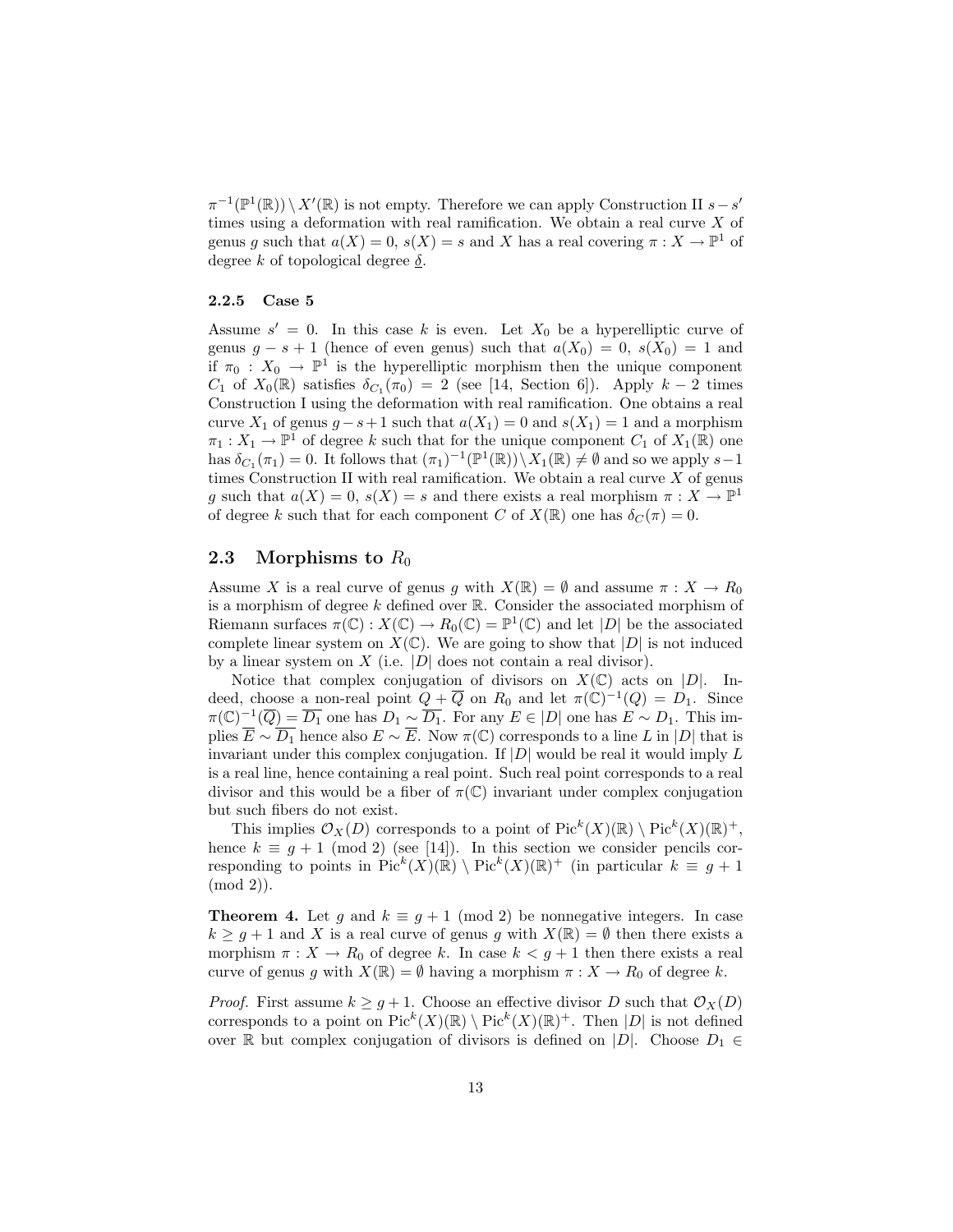|D| and let L be the line in |D| connecting  $D_1$  to  $\overline{D_1}$ . This corresponds to a morphism  $\pi(\mathbb{C}) : X(\mathbb{C}) \to \mathbb{P}^1(\mathbb{C})$ . Since  $L = \overline{L} \subset |D|$  it follows  $\pi(\mathbb{C})$  is equivariant using the complex conjugation on  $X(\mathbb{C})$  and some antiholomorphic involution on  $\mathbb{P}^1(\mathbb{C})$  without fixed points. This implies  $\pi(\mathbb{C})$  is induced by a morphism  $\pi: X \to R_0$  defined over  $\mathbb{R}$ .

Next assume  $k \leq g+1$  and  $k \equiv g+1 \pmod{2}$ . Let  $X_1$  be a real curve of genus  $g - k + 2$  having a morphism  $f_1 : X_1 \to R_0$  of degree 2 (such curves exist since  $g - k + 2$  is odd, see [14, Section 6]). Then use  $k - 2$  times Construction V.

Remark 5. In his paper [6] the author obtains Theorem 4 by fixing a real divisor  $D$  on  $R_0$  and using the Riemann Existence Theorem using coverings on  $R_0(\mathbb{C}) \setminus D$ . Although the author gives no argument for the existence of an antiholomorphic involution on a suited choice of such a covering this reasoning can be applied using Klein surfaces (see [1] for the foundations of that theory). Also in that paper he obtains Theorem 2 for the case  $s = 0$  but in that argument details are omitted.

In his paper [7] the author also gives an argument for the existence of real curves X of given topological type having a morphism  $\pi : X \to \mathbb{P}^1$  of degree k. For the case  $a(X) = 0$  he uses deformations of hyperelliptic and trigonal curves. The case  $a(X) = 1$  is contained in [5]. In that paper the author uses deformations of singular real curves on suited real rational surfaces using Brusotti-type arguments. We use arguments directly applied to coverings which is more natural and easier. In both cases it is not clear to us how to obtain the existence of all admissible topological degrees for  $\pi$  using those deformations. We also give some remarks on some of the arguments used in those papers (especially [7]) in Remark 11.

In [14, Section 8] one considers real trigonal curves and one asks about determining the topological types of such curves. In Theorem 2 we obtain that all admissable topological types can be realized as real trigonal curves. A (in principle similar) proof is described in [7, Proposition 2.1]. A different proof using Fuchsian and NEC (non-euclidean crystallographic) groups (and obtaining much more detailled information concerning the case of cyclic trigonal coverings) is given in [10].

## 3 Some Brill-Noether Theory for real pencils on real curves

On  $\operatorname{Pic}^k(X)({\mathbb C})$  we consider the closed subspace  $W^1_k(X)$  representing invertible sheafs on  $X_{\mathbb{C}}$  satisfying  $h^0(L) \geq 2$ . This subspace  $W_k^1(X)$  is invariant under conjugation, hence it is defined over  $\mathbb{R}$ . We write  $W_k^1(X)(\mathbb{R})$  to denote its set of real points and  $W_k^1(X)(\mathbb{R})^+ = W_k^1(X)(\mathbb{R}) \cap \text{Pic}^k(X)(\mathbb{R})^+$ . In case  $k \ge g+1$ one has  $W_k^1(X) = \text{Pic}^k(X)(\mathbb{C})$ , so we assume from now on that  $k \leq g$ .

 $\Box$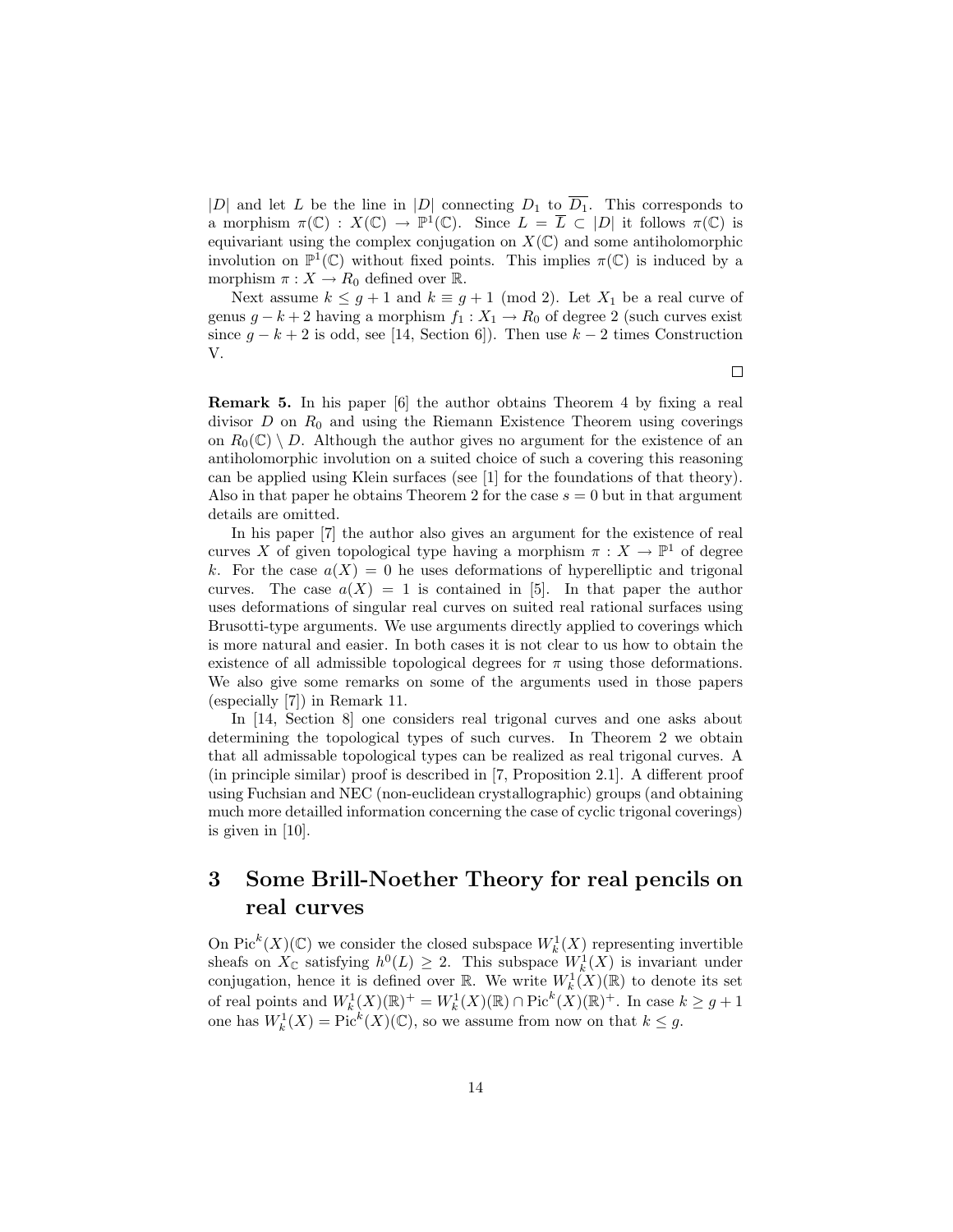The study of those spaces  $W_k^1(X)$  for general complex curves X of genus g is the Brill-Noether Theory for pencils. The main results are the following. First consider the Brill-Noether number  $\rho_k^1(g) = 2k - g - 2$ . For a general complex curve X one has  $W_k^1(X) = \emptyset$  in case  $\rho_k^1(g) < 0$  and  $\dim(W_k^1(X)) = \rho_k^1(g)$  in case  $\rho_k^1(g) \geq 0$ . Also in case  $\rho_k^1(g) \geq 0$  then  $W_k^1(X) \neq \emptyset$  for all complex curves  $X$ . Here "general" means: the statement holds for all curves  $X$  on a dense open subset of the moduli space  $M_q$  of curves of genus g.

In [9] one considers Brill-Noether theory of  $W_k^1(X)(\mathbb{R})$  for real curves X. There are important differences with the complex case. We consider the moduli space  $M_{q/\mathbb{R}}$  of real curves of genus g representing the isomorphism classes over  $\mathbb R$  of real curves of genus g. We recall some facts on it (for details see [19]). It is a semi-analytic real variety of dimension  $3g-3$  (as a matter of fact it has a nonempty boundary, see [18] for its description). For each topological type  $(g, s, a)$ there is a unique connected component  $M_{q/\mathbb{R}}(g, s, a)$  of  $M_{q/\mathbb{R}}$ . This connected component is the quotient of a Teichmuller space (which is a connected real analytic manifold) by means of a discontinuous action of a modular group. Inside such component  $M_{q/\mathbb{R}}(g, s, a)$ , curves having a certain type of real linear system give rise to semi-analytic subvarieties of  $M_{g/\mathbb{R}}(g, s, a)$ . Therefore there is in general no description of behavior on a dense open subset of  $M_{q/\mathbb{R}}(g, s, a)$ and we need to modify the meaning of "general".

**Definition 6.** Let  $P$  be some property concerning real linear systems on real curves. We say there is a general real curve of topological type  $(g, s, a)$  satisfying property P if there exists a non-empty open subset U of  $M_{q/\mathbb{R}}(q, s, a)$  such that P holds for all curves corresponding to a point of U.

Example 7. To illustrate the difference with the complex situation we consider  $W_3^1$  for curves of genus  $4\left(\rho_3^1(4)\right)=0\geq 0$ ) (see [14, Section 8]). A real curve of type  $(4,0,1)$  has no real  $g_3^1$  since all its real divisors have even degree. In case  $s \neq 0$  there exists a general real curve of type (4,s,a) having a real  $g_3^1$ . In case  $(s, a) \neq (1, 0)$  there also exists a general real curve of type  $(4, s, a)$  having no real  $g_3^1$ . In Proposition 12, as an application of Theorem 2, we give a description of the situation in case  $(s, a) = (1, 0)$ .

In [9] it is proved that in case  $\rho_k^1(g) \geq 0$  and  $s \neq 0$  then there is a general real curve of type  $(g, s, a)$  such that  $W_k^1(X)(\mathbb{R}) \neq \emptyset$ . In order to prove this result the author constructs a real compactification of the real Hurwitz space of coverings of degree k. The restriction  $s \neq 0$  has a technical cause. Working with families of real curves the author needs the existence of a section defined over R. In particular such a section guaranties that the relative Picard scheme of such families represents the Picard functor (see [16]).

Now we are going to use the existence results from Section 2 to give another proof. In that way we obtain a finer statement involving the covering degree. In the argument we make intensive use of Brill-Noether theory for complex curves and we work with the space of morphisms to  $\mathbb{P}^1$  instead of the Hurwitz space. This space of morphisms is defined using Hilbert schemes in [15, Section 4.c]. In particular we do not need relative Picard schemes to finish our arguments,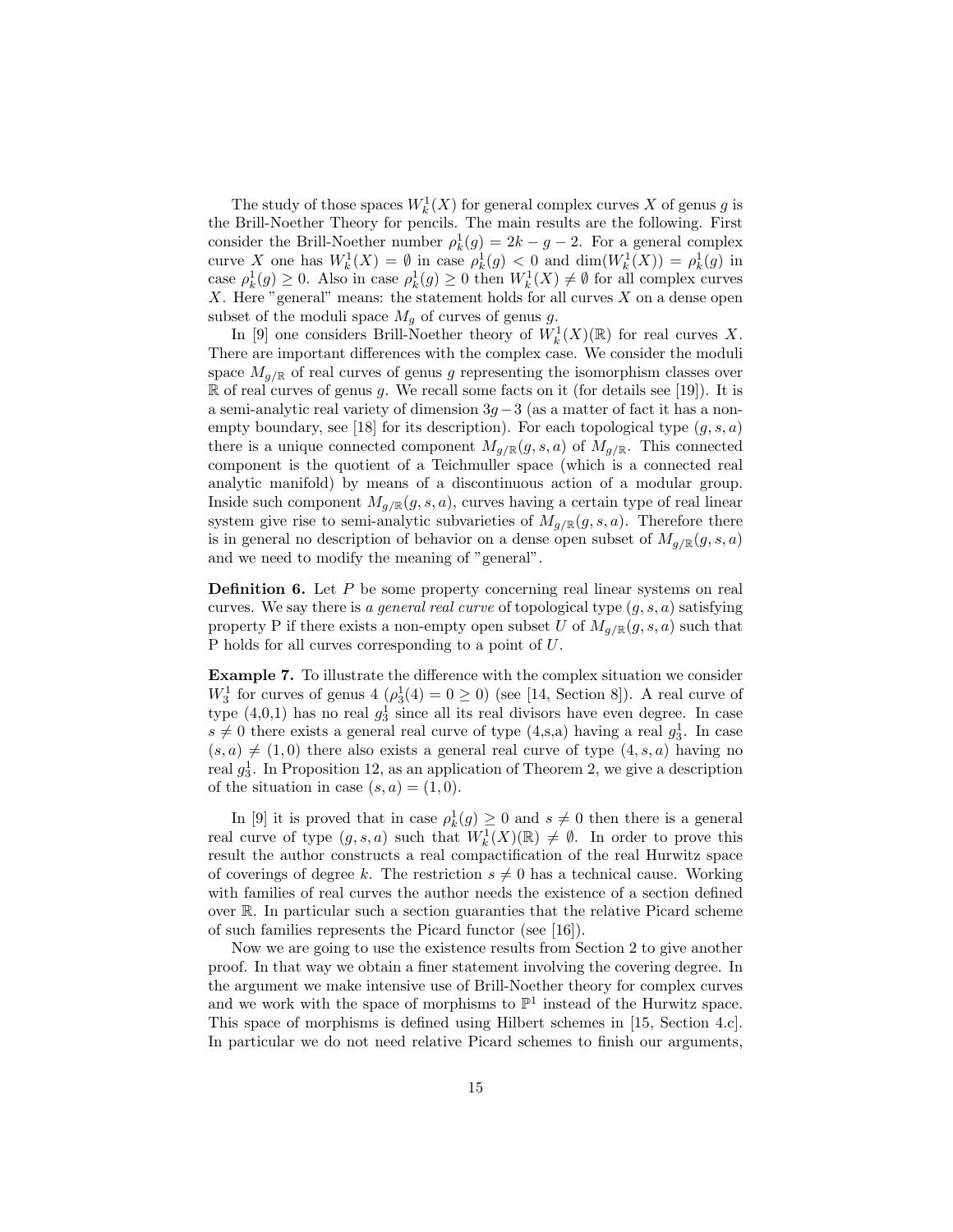hence we do not need the restriction  $s \neq 0$ . In case  $s = 0$  we consider both  $W_k^1(X)(\mathbb{R})^+$  and  $W_k^1(X)(\mathbb{R}) \setminus W_k^1(X)(\mathbb{R})^+$ .

In case  $f: X \to R_0$  is a morphism of degree k then  $f_{\mathbb{C}}: X_{\mathbb{C}} \to \mathbb{P}^1_{\mathbb{C}}$  corresponds to a linear system  $g_k^1 \subset |L|$  for some  $L \in W_k^1(X)(\mathbb{R}) \setminus W_k^1(X)(\mathbb{R})^+$ . In order to study  $W_k^1(X)(\mathbb{R}) \setminus W_k^1(X)(\mathbb{R})^+$  using morphims, we also need the converse statement proved in [12, Example 1].

**Lemma 8.** Let  $L \in W_k^1(X)(\mathbb{R}) \setminus W_k^1(X)(\mathbb{R})^+$  and assume |L| is base point free of dimension 1. Then there is a morphism  $f: X \to R_0$  of degree k such that  $f_{\mathbb{C}}$ corresponds to  $|L|$ .

Let X be a real curve of topological type  $(g, s, a)$  and let  $g_k^1$  be a complete base point free linear system on X. We say  $g_k^1$  has topological degree  $\delta$  if the morphisms  $f : X \to \mathbb{P}^1$  associated to  $g_k^1$  have topological degree  $\underline{\delta}$ .

Let  $\mathcal{O}W^1_k(X)$  be the subspace of  $W^1_k(X)$  parameterizing complete base point free linear systems  $g_k^1$  on  $X_{\mathbb{C}}$ . It is the complement of  $W_{k-1}^1(X) + W_1^0(X)$ in  $W_k^1(X)$ , hence it is Zariski-open in  $W_k^1(X)$ . In particular  $\mathcal{L}_k^1(X)(\mathbb{R})$  is Zariski-open in  $W_k^1(X)(\mathbb{R})$ . Because the topological degree is a discrete invariant it is constant on connected components of  $\mathcal{N}_k^1(X)(\mathbb{R})$ . Let  $\mathcal{N}_k^1(X)(\underline{\delta})$  be the sublocus of ° $W_k^1(X)(\mathbb{R})$  such that it parameterizes linear systems  $g_k^1$  of topological degree  $\underline{\delta}$  and let  $W^1_k(X)(\underline{\delta})$  be its closure in  $W^1_k(X)(\mathbb{R})$  (it is a union of irreducible components of  $\tilde{W}_k^1(X)(\mathbb{R})$ .

**Theorem 9.** Let  $\delta$  be an admissible topological degree of base point free linear systems  $g_k^1$  on real curves of topological type  $(g, s, a)$  such that  $\sum_{i=1}^s \delta_i \leq k-2$ in case  $a = 1$ .

- 1. If  $\rho_k^1(g) < 0$  then there is no general real curve X of type  $(g, s, a)$  such that  $W_k^1(X)(\underline{\delta})$  is not empty.
- 2. If  $\rho_k^1(g) \geq 0$  then there is a general real curve X of topological type  $(g,s,a)$  such that  $W^1_k(X)(\underline{\delta})$  is non-empty and it is a real algebraic subset of Pic<sup>k</sup> $(X)(\mathbb{R})$  of dimension  $\rho_k^1(g)$ .
- 3. In case  $s = 0$  and  $k \equiv g + 1 \pmod{2}$  then in case  $\rho_k^1(g) < 0$  there is no general real curve X of topological type  $(g, 0, 1)$  such that  $W_k^1(X)(\mathbb{R}) \setminus$  $W_k^1(X)(\mathbb{R})^+$  is not empty. In case  $\rho_k^1(g) \geq 0$  then there is a general real curve X of topological type  $(g, 0, 1)$  such that  $W_k^1(X)(\mathbb{R}) \setminus W_k^1(X)(\mathbb{R})^+$  is not empty and has dimension  $\rho_k^1(g)$ .

In order to prove this theorem we are going to use spaces parameterizing morphisms to  $\mathbb{P}^1$ . First we introduce some definition that will be useful for the proof.

**Definition 10.** A *suited family of curves of genus q* is a projective mophism  $\pi : \mathcal{C} \to S$  such that

•  $S$  is smooth, irreducible and quasi-projective,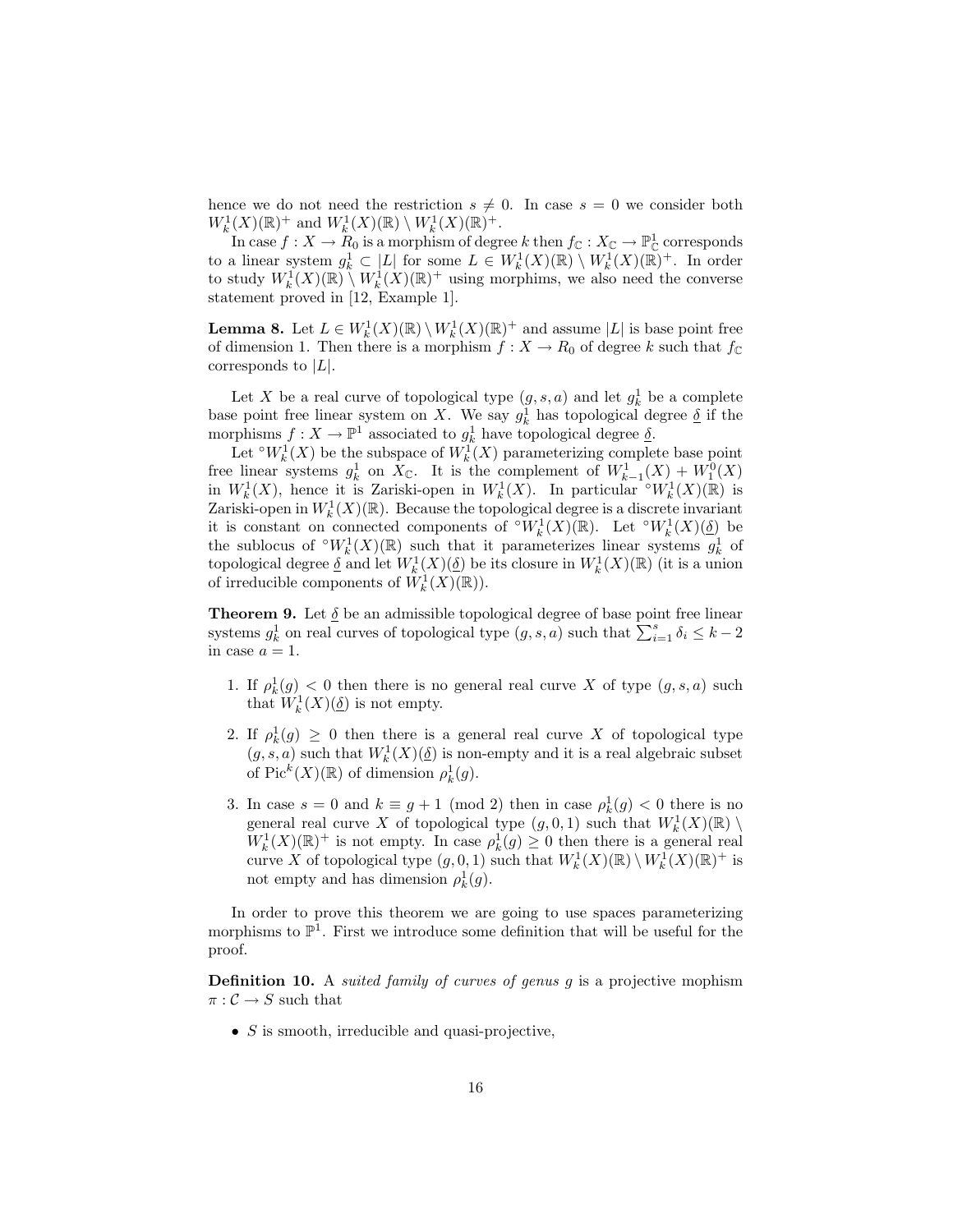- each fiber of  $\pi$  is a smooth connected curve of genus g,
- for each  $s \in S$  the Kodaira-Spencer map  $T_s(S) \to H^1(\pi^{-1}(s), T_{\pi^{-1}(s)})$  is bijective.

In case X is a given smooth curve of genus q then we say  $\pi : \mathcal{C} \to S$  is a suited family for X if moreover some fiber of  $\pi$  is isomorphic to X. If moreover X is defined over R then we also assume  $\pi : \mathcal{C} \to S$  is defined over R and X is isomorphic over  $\mathbb R$  to some fiber of  $\pi$  over a real point of S.

Such suited families do exist (see [12, Section 3], in that paper one considers real curves with real points and one needs the family to have a real section, in our situation one does not need to use  $S'$  from loc. cit.). From a suited family we obtain a morphism  $S \to M_g$  and in case  $K = \mathbb{R}$  we also obtain a morphism  $S(\mathbb{R}) \to M_{q/\mathbb{R}}$ . From the bijectivity of the Kodaira-Spencer map it follows those morpisms to the moduli space have finite fibers. Therefore it is enough to prove the statements of Theorem 9 for real curves corresponding to fibers of  $\pi$  at general points of  $S(\mathbb{R})$ .

Let  $\pi : \mathcal{C} \to S$  be a suited family of curves of genus g defined over K (being C or R). For a noetherian S-scheme T we consider the set  $\mathcal{H}_k(\pi)(T)$  of finite T-morphisms  $C \times_S T \to \mathbb{P}^1 \times T$  of degree k. This functor is representable by an S-scheme  $\pi_k: H_k(\pi) \to S$  (see [15, Section 4.c]). Let  $f: X \to \mathbb{P}^1_{\mathbb{C}}$  be a morphism corresponding to a point  $[f]$  on  $H_k(\pi)(\mathbb{C})$  and consider the associated exact sequence

$$
0 \to T_X \to f^*(T_{\mathbb{P}^1}) \to N_f \to 0
$$

From Horikawa's deformation theory of holomorphic maps (see [17], see also [23, 3.4.2]) it follows  $T_{[f]}(H_k(\pi))$  is canonically identified with  $H^0(X, N_f)$  and since  $H^1(X, N_f) = 0$  it follows  $H_k(\pi)$  is smooth of dimension  $2k+2g-2$ . In case  $K = \mathbb{R}$  it follows  $H_k(\pi)(\mathbb{R})$  is a smooth real manifold of dimension  $2k + 2g - 2$ (of course  $H_k(\pi)(\mathbb{R})$  need not be connected).

In case  $K = \mathbb{R}$  then for a noetherian S-scheme T we consider the set  $\mathcal{H}_k^R(\pi)(T)$  of finite T-morphisms  $\mathcal{C} \times_S T \to R_0 \times T$  of degree k. This functor is represented by an S-scheme  $\pi_k^R: H_k^R(\pi) \to S$  and using the same arguments we obtain  $H_k^R(\pi)$  is smooth of dimension  $2k + 2g - 2$  and  $H_k^R(\pi)$ ( $\mathbb{R}$ ) is a smooth real manifold of dimension  $2k + 2g - 2$  (again, it need not be connected).

Because  $\dim(Aut(\mathbb{P}_{\mathbb{C}}^1)) = 3$  the non-empty fibers of  $\pi_k(\mathbb{C})$  (and  $\pi_k^R(\mathbb{C})$ ) do have dimension at least 3. Hence the image of  $\pi_k(\mathbb{C})$  (and of  $\pi_k^R(\mathbb{C})$ ) has dimension at most  $2k + 2g - 5 = 3g - 3 + \rho_k(g)$ . Hence in case  $\rho_k^1(g) < 0$  then a general point of  $S(\mathbb{C})$  does not belong to the image of  $\pi_k(\mathbb{C})$  (or  $\pi_k^R(\mathbb{C})$ ). Now assume  $\rho_k^1(g) \geq 0$ . From the arguments in [24, Appendix] it follows that each component of  $H_k(\pi)(\mathbb{C})$  (or  $H_k^{\widetilde{R}}(\pi)(\mathbb{C})$ ) dominates  $S(\mathbb{C})$ . Let  $H'_k(\pi)(\mathbb{C})$ (resp.  $H_k^R(\pi)(\mathbb{C})$ ) be the closed subspace of  $H_k(\pi)(\mathbb{C})$  (resp.  $H_k^R(\pi)(\mathbb{C})$ ) consisting of the fibers of  $\pi_k(\mathbb{C})$  (resp.  $\pi_k^R(\mathbb{C})$ ) having dimension greater than  $\rho_k^1(g) + 3$ . Assume it contains an irreducible component of  $H_k(\pi)(\mathbb{C})$ . Since such component dominates  $S(\mathbb{C})$  it would follow that it has dimension more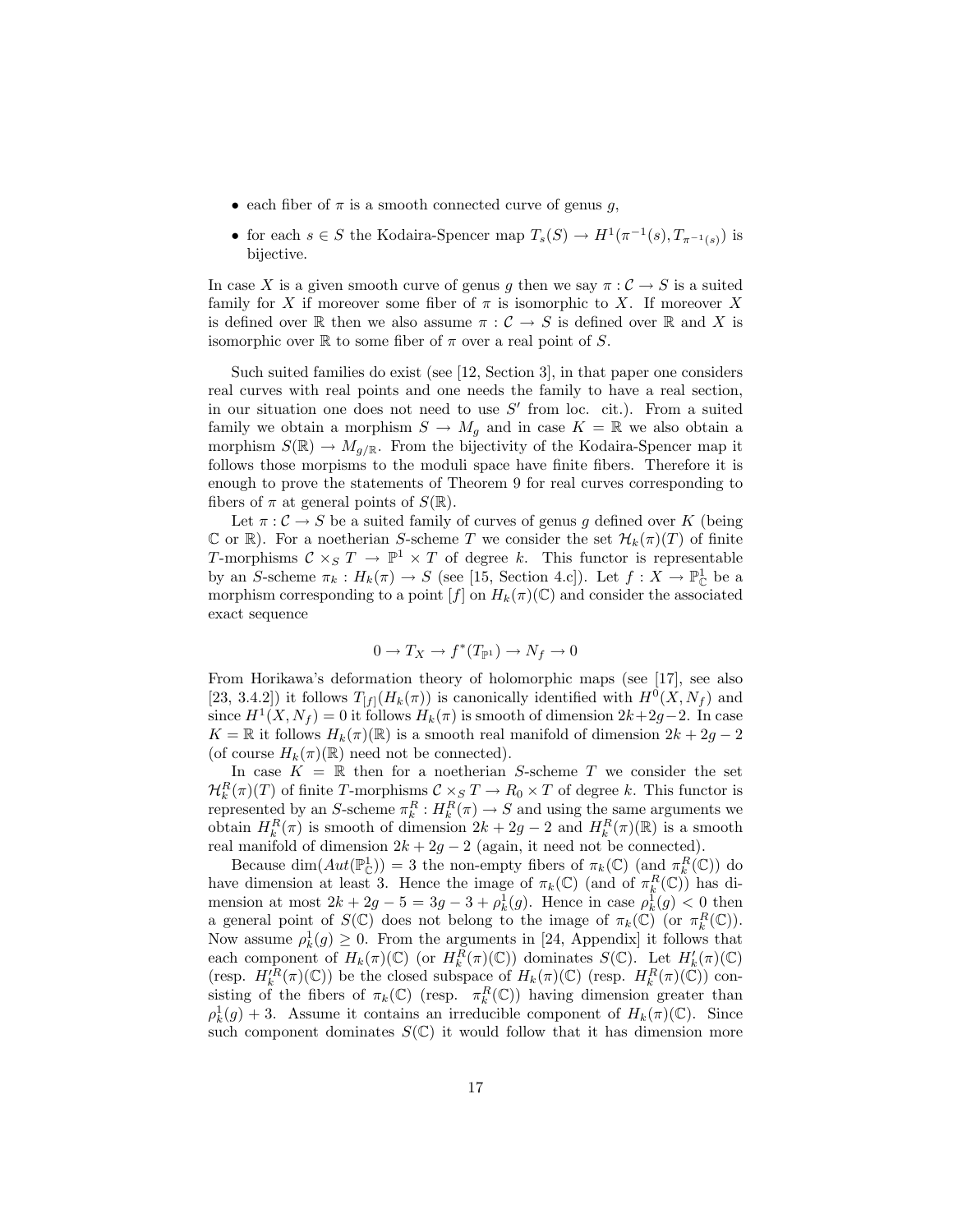than  $3g - 3 + \rho_k^1(g) + 3 = 2g + 2k - 2$ , a contradiction. Hence it follows that  $H'_{k}(\pi)(\mathbb{C})$  (resp.  $H'^{R}_{k}(\pi)(\mathbb{C})$ ) does not contain irreducible components of  $H_k(\pi)(\mathbb{C})$  (resp.  $H_k^R(\pi)(\mathbb{C})$ ), hence its dimension is less than  $2g + 2k - 2$ . Moreover, those subspaces are invariant under complex conjugation, hence they are defined over  $\mathbb{R}$ . So we obtain closed subschemes  $H'_k(\pi)$  and  $H'^R_k(\pi)$  of  $H_k(\pi)$  defined over  $\mathbb R$  and we obtain dim  $(H'_k(\pi)(\mathbb R)) < 2g + 2k - 2$  (resp.  $\dim\left(H_k^{\prime R}(\pi)(\mathbb{R})\right) < 2g + 2k - 2$ . For a complex curve  $X_s$  corresponding to a general point s on  $S(\mathbb{C})$  it follows from Brill-Noether Theory that  $W_k^r(X)$  has dimension  $\rho_k^r(g) = g - (r+1)(g-k+r)$  (if  $\rho_k^r(g) \geq 0$ , otherwise it is empty). In case  $r \geq 2$  this gives rise to a subspace of  $\pi_k^{-1}(s)$  (resp.  $\pi_k'^{-1}(s)$ ) of dimension  $\rho_k^r(g) + 2(r-1) + 3 < \rho_k^1(g) + 3$ . Let  $H_k^2(\pi)(\mathbb{C})$  (resp.  $H_k^{2,R}(\pi)(\mathbb{C})$ ) be the closed subspace of  $H_k(\pi)(\mathbb{C})$  (resp.  $H_k^R(\pi)(\mathbb{C})$ ) corresponding to linear systems  $g_k^1$  that are not complete. Then we obtain that those are not components of  $H_k(\pi)(\mathbb{C})$ (resp.  $H_k^R(\pi)(\mathbb{C})$ ) because they have dimension less than  $2g + 2k - 2$ . Again  $H_k^2(\pi)$  and  $H_k^{2,R}(\pi)$  are defined over  $\mathbb R$  and we find dim  $\left(H_k^2(\pi)(\mathbb R)\right) < 2g+2k-2$ (resp. dim  $\left(H_k^{2,R}(\pi)(\mathbb{R})\right) < 2g + 2k - 2$ ).

Proof of Theorem 9. In case  $\rho_k^1(g) < 0$  then from  $\dim(H_k(\pi)(\mathbb{R})) < 3g-3$  part 1 follows. Also in case  $s = 0$  one has dim  $(H_k^R(\pi)(\mathbb{R})) < 3g - 3$ , hence using Lemma 8 the first statement of part 3 follows. So assume  $\rho_k^1(g) \ge 0$ .

By Theorem 2 there is a real curve X of topological type  $(g, s, a)$  having a morphism  $f: X \to \mathbb{P}^1$  of degree k having topological degree  $\delta$ . Let  $\pi: \mathcal{C} \to S$  be a suited family for X then f defines  $[f] \in H_k(\pi)(\mathbb{R})$ . From the previous consideration it follows we can assume  $[f] \notin H'_{k}(\pi)(\mathbb{R}) \cup H^{2}_{k}(\pi)(\mathbb{R})$ . From  $[f] \notin H'_{k}(\pi)(\mathbb{R})$ it follows dim  $(\pi_k(H_k(\pi)(\mathbb{R}))) = 3g - 3$  and from  $[f] \notin H_k^2(\pi)(\mathbb{R})$  it follows f corresponds to a complete  $g_k^1$ . Hence a general element of  $\pi_k(H_k(\pi)(\mathbb{R}))$  corresponds to a real curve X' of type  $(g, s, a)$  with dim  $(W_k^1(X')(\underline{\delta})) \ge \rho_k^1(g)$ . Also  $\dim(H_k(\pi)(\mathbb{R})) = 2g + 2k - 2$  implies we obtain  $\dim(W_k^1(X')(\underline{\delta})) = \rho_k^1(g)$ , proving part 2.

In case  $s = 0$  and  $k \equiv q + 1 \pmod{2}$ , by Theorem 4 there exists a real curve X of topological type  $(g, 0, 1)$  having a real morphism  $f : X \to R_0$  of degree k. Now we find  $[f] \in H_k^R(\pi)(\mathbb{R})$  and we can assume  $[f] \notin H_k^{\prime R}(\pi)(\mathbb{R}) \cup H_k^{2,R}(\pi)(\mathbb{R})$ . As in the previous case we obtain the second statement of part 3 (again we also use Lemma 8).

 $\Box$ 

Remark 11. The proof of Theorem 9 is intensively based on known dimension statements in the complex case. In order to be able to use those statements it is very important to know that  $\dim (H_k(\pi)) = 2k + 2g - 2$  implies  $\dim (H_k(\pi)(\mathbb{R})) = 2k + 2g - 2$ . To make this conclusion it is very important to know that  $H_k(\pi)(\mathbb{C})$  is smooth. In his paper [7] mentioned in Remark 5 the author uses similar arguments to obtain statements as those in Theorem 9 but without considering the topological degree. However the arguments are applied on the moduli space itself. Although the author claims the locus of  $k$ -gonal curves on the module space is smooth this is not clear (and in general it is not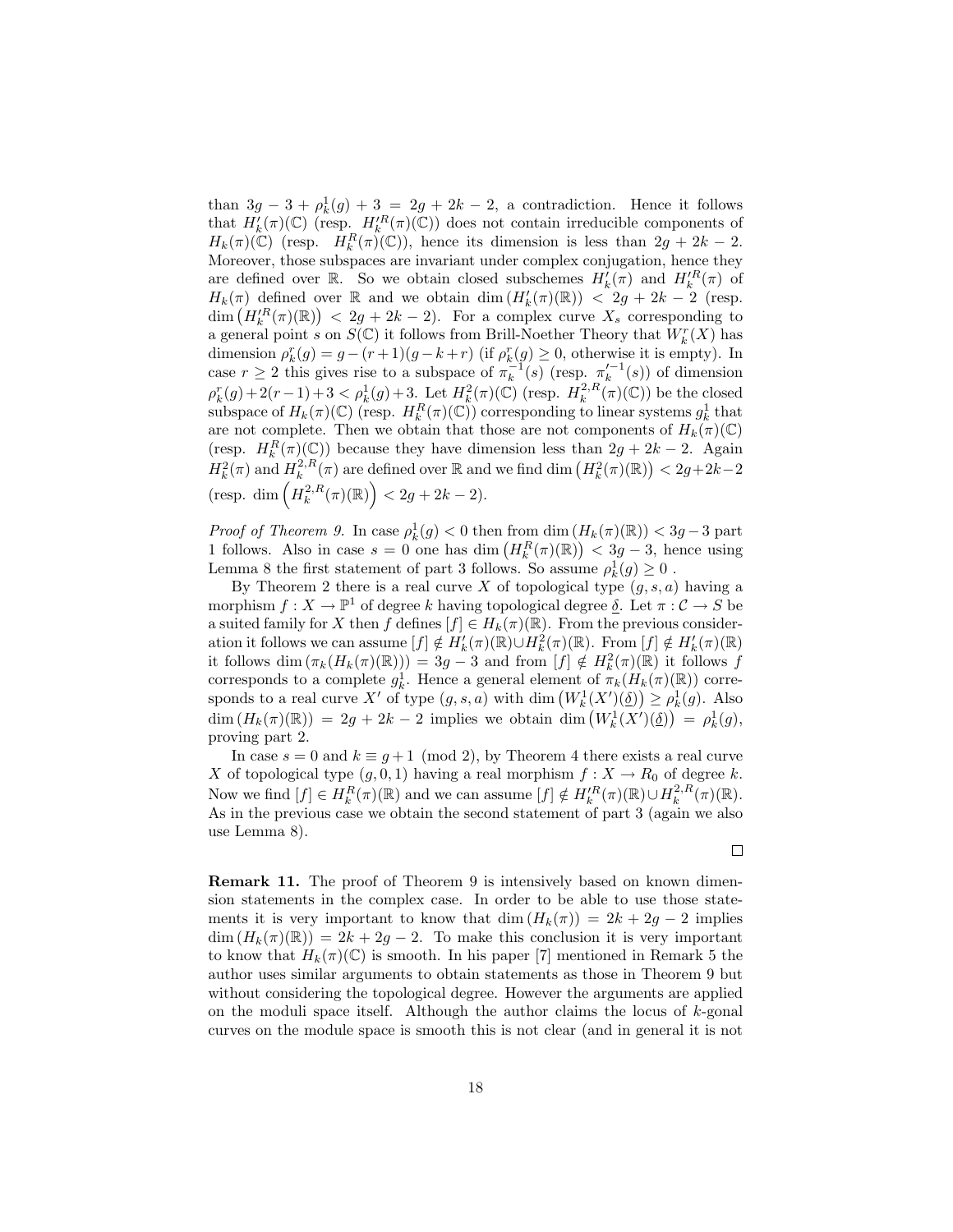true). Moreover for his arguments he needs that the closure of that locus is smooth at the hyperelliptic or trigonal locus. To solve this technical problem one should use a suited family containing a hyperelliptic or trigonal curve and use the space parameterizing linear systems  $g_k^1$  on fibers of that family. Indeed, according to [2] that space is smooth. The construction of that space uses the relative Picard scheme and we did not use that space in our arguments in order to be able to use arguments also applicable in case  $s = 0$ . Also in his paper [5, End of proof of Theorem 0.1] the author uses similar arguments but again not all details are described completely. In particular the author uses an argument on Hurwitz schemes but it is not clear from it that one obtains real coverings with only simple ramification (in particular, that one obtains a point in the smooth locus of the compactified Hurwitz scheme). Those arguments in [5] can be replaced by using the Hilbert scheme parameterizing morphisms and the details described in this section.

In his paper [7] the author also shows that (with the same remarks on the proof as above), in case  $\rho_k^1(g) < 0$ , a general k-gonal real curve of topological type  $(g, s, a)$  has a unique linear system  $g_k^1$ . This fact can be obtained from our arguments (and fixing the topological degree of the linear system). As in [7] one uses that a general complex k-gonal curve has a unique  $g_k^1$  (see [3]). Since a general complex *k*-gonal curve has no multiple  $g_k^1$  (see [22]) one also obtains a similar result for general real k-gonal curves fixing the topological degrees.

We return to Example 7, finishing the case of curves of topological type  $(4,1,0)$ . A non-hyperelliptic complex curve X of genus 4 is trigonal. By Riemann-Roch, in case g is a  $g_3^1$  on X then  $|K_X - g| = h$  is also a  $g_3^1$  on X and it is well known that X has no other linear systems  $g_3^1$ . Hence X has either two (in case  $g \neq h$ ) or one (in case  $g = h$ ) linear systems  $g_3^1$ .

**Proposition 12.** Let  $X$  be a non-hyperelliptic real curve of topological type  $(4, 1, 0)$ . Then X has two real linear systems  $g_3^1$ . One of them has topological degree (3), the other one has topological degree (1).

*Proof.* Let T be a real Teichmüller space of real curves of topological type  $(4,1,0)$  and let  $\pi_T : \mathcal{X} \to T$  be the associated universal family. This space T is a connected real manifold of dimension 9 and all real curves of topological type  $(4,1,0)$  do occur as fibers of that family. Inside T the closed subspace H of points having hyperelliptic fibers for  $\pi_H$  has codimension 2, hence  $T \setminus H$  is still connected. Inside  $T \setminus H$  we consider  $T(1)$  (resp.  $T(3)$ ) being the subspace of points such that the fiber X for  $\pi_H$  has a morphism  $f: X \to \mathbb{P}^1$  of degree 3 of topological degree (1) (resp. (3)). From [13] we know  $T(3) = T \setminus H$  and we need to prove  $T(1) = T \setminus H$  too. Because of Theorem 2 we know  $T(1) \neq \emptyset$ , we assume that  $T(1) \neq T \setminus H$ .

The fiber of a point belonging to the closure of  $T(1)$  in  $T \setminus H$  is a real curve X that is the limit of real curves  $X_t$  having a morphism  $f_t: X_t \to \mathbb{P}^1$  of topological degree (1). This corresponds to a linear system  $g_3^1(t)$  on  $X_t$  and the limit is a linear system  $g_3^1$  on X. Since X is not hyperelliptic this linear system has no base points and it is complete, hence it corresponds to a morphism  $f: X \to \mathbb{P}^1$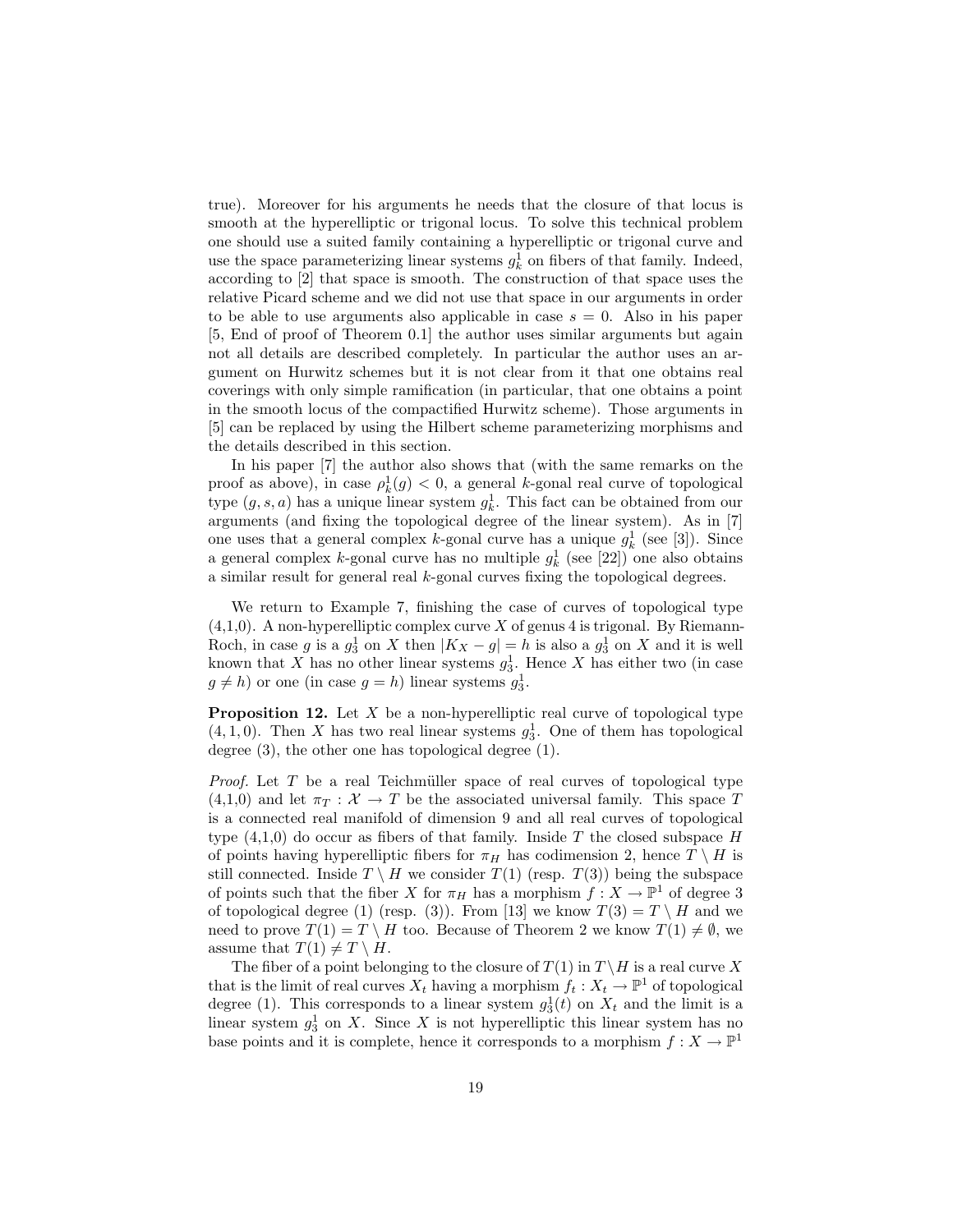being a limit of those morphisms  $f_t$ , hence f has topological degree (1) too. This implies  $T(1)$  is closed in  $T \setminus H$  hence it is not open in  $T \setminus H$  since  $T \setminus H$ is connected. Therefore  $T(1)$  has a boundary point  $t_0$  in  $T \setminus H$ , let  $X_0$  be the fiber of  $\pi_T$  above  $t_0$ . Now let  $\pi : \mathcal{C} \to S$  be a suited morphism of curves for  $X_0$ (let  $s_0 \in S(\mathbb{R})$  such that  $\pi^{-1}(s_0) = X_0$ ).

Let  $\pi_3 : H_3 \to S$  be the parameterspace for all coverings of degree 3 to  $\mathbb{P}^1$  of fibers of  $\pi$  above points on S. Let  $H_3(1)$  (resp.  $H_3(3)$ ) be the closed open subsets of coverings of topological degree (1) (resp. (3)). For a covering  $f: X \to \mathbb{P}^1$  we write  $L_f$  to denote the corresponding invertible sheaf. For  $[f] \in H_3$  it follows from the deformation theory of Horikawa that  $d_{[f]}(\pi_3)$  is surjective if and only if dim  $(H^0(L_f^{\otimes 2})\big) = 3$  (indeed  $H^0(X, N_f) \to H^1(X, T_X)$ ) is the tangent map of  $\pi_3$  at  $[f]$ ). In that case for  $x = \pi_3([f])$  there is a neighborhood U of x in S such that  $U \subset \text{im}(\pi_3)$ . In case dim  $\left(H^0(L_f^{\otimes 2})\right) > 3$  then  $L_f^{\otimes 2} \cong \omega_{\pi^{-1}(x)}$ , hence  $L_f$  is half-canonical.

Let  $f_0: X_0 \to \mathbb{P}^1$  be the morphism of degree 3 on  $X_0$  of topological degree (1). For each classical neighborhood U of  $s_0$  in S there exists  $s \in U \cap S(\mathbb{R})$  such that  $\pi^{-1}(s) = \pi_T^{-1}(t)$  for some  $t \notin T(1) \cup H$ , hence  $U \nsubseteq \pi_3(H_3(1))$ . From the previous description of the tangent map of  $\pi_3$  it follows  $L_{f_0}$  is half-canonical on  $X_0$ . In particular  $X_0$  has no  $g_3^1$  associated to an invertible sheaf different from  $L_{f_0}$  and this would imply there is no morphism  $f : X_0 \to \mathbb{P}^1$  of topological degree (3), hence  $t_0 \notin T(3)$  contradicting  $T(3) = T \setminus H$ .

 $\Box$ 

Remark 13. In contrast with our Theorem 9 it is already mentioned that for each topological type  $(4, s, a) \neq (4, 1, 0)$  there is a general real curve X having no real  $g_3^1$ . In [9] it is also proved that for each topological type  $(8, s, a) \neq$  $\{(8, 1, 0), (8, 0, 1)\}\$  there is a general real curve X having no real  $g_5^1$  (while Theorem 9 implies there is a general real curve X having a real  $g_5^1$ ). On the other hand, the main result of [13] implies that there is no general real curve X of topological type  $(8, 1, 0)$  having no base point free  $g_5^1$  of topological degree (5). For real curves without real points it is proved in [20] that for each genus g there exist general real curves X of topological type  $(g, 0, 1)$  such that  $X^1_k(X)(\mathbb{R}) \setminus W^1_k(X)(\mathbb{R})^+$  is empty for each  $k \leq g$ . Our Theorem 9 implies that there exist general real curves of topological type  $(g, g-1, 0)$  having a base point free  $g_{g-1}^1$  of topological degree  $(1, \dots, 1)$ . From forthcoming work of the first author it follows that there also exist general real curves  $X$  of topological type  $(g, g-1, 0)$  having no such linear system  $g_{g-1}^1$  and many similar statements.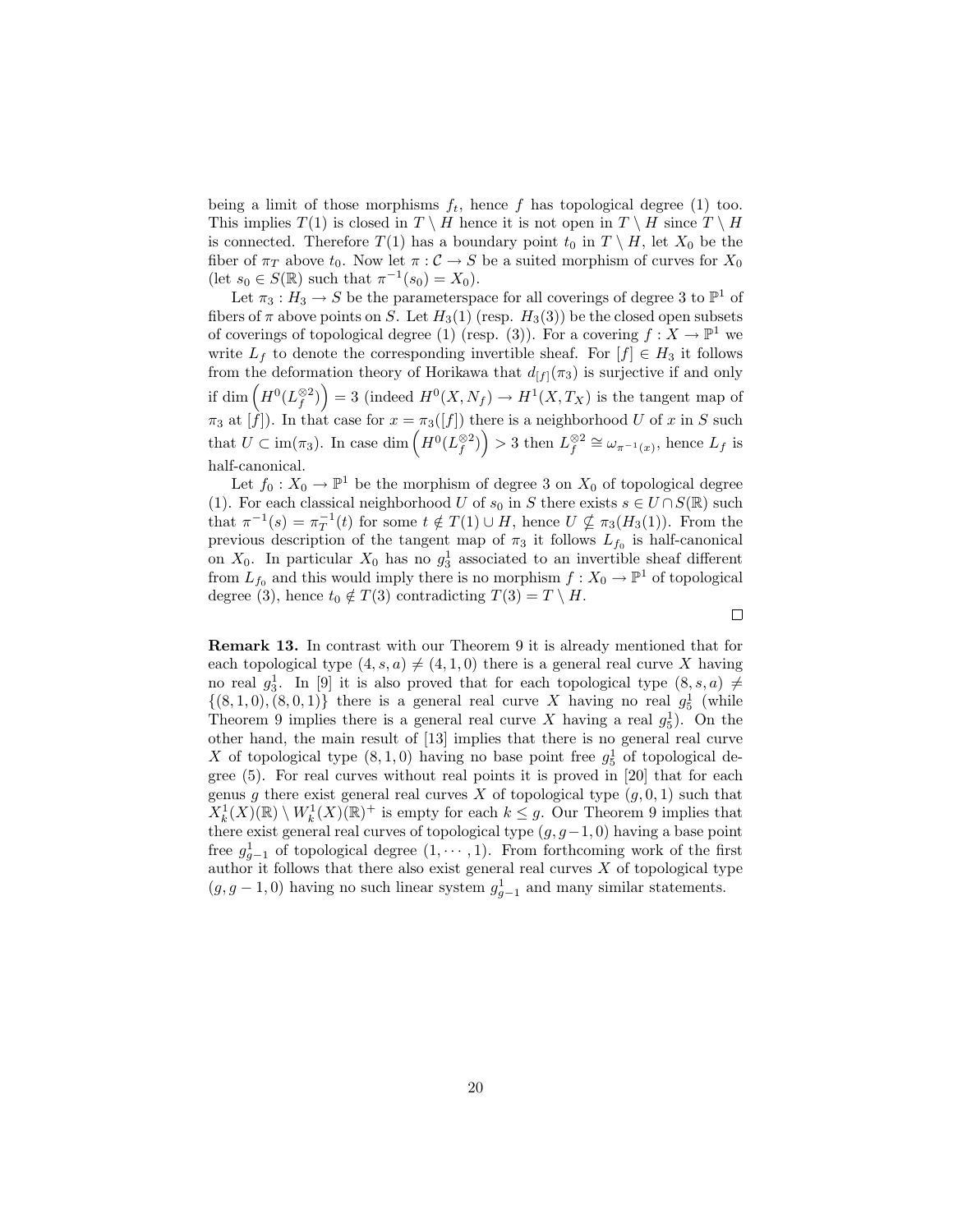# 4 Real 4-gonal curves having a  $g_4^1$  with no totally non-real divisor and no component of non-zero degree

**Definition 14.** Let X be a real curve and let  $f: X \to \mathbb{P}^1$  be a morphism defined over  $\mathbb R$ . We define the *covering number*  $k(f)$  as follows. Consider the associated map  $f(\mathbb{R}) : X(\mathbb{R}) \to \mathbb{P}^1(\mathbb{R})$ . If  $f(\mathbb{R})$  is not surjective then  $k(f) =$ 0. Otherwise  $k(f)$  is the minimal number k such that there exist connected components  $C_1, \dots, C_k$  of  $X(\mathbb{R})$  such that  $f(C_1 \cup \dots \cup C_k) = \mathbb{P}^1(\mathbb{R})$ .

Of course, in case  $X(\mathbb{R}) = \emptyset$  then  $k(f) = 0$  by definition. Also  $k(f) = 1$  if and only if there is a connected component C of  $X(\mathbb{R})$  such that  $\delta_C(f) \geq 1$ . In particular  $k(f) = 1$  in case deg(f) is odd. Also in case deg(f) = 2 then  $k(f)$  is equal to 0 or to 1. So the case with  $\deg(f) = 4$  is the first interesting case to study the possible values for  $k(f)$ . In the next theorem we prove there are no further restrictions on  $k(f)$  for gonality 4.

**Theorem 15.** Let  $(g, s, a)$  be an admissable topological type for real curves with  $s \geq 1$ . Let  $1 \leq k \leq s$ . There exists a real curve X of topological type  $(g, s, a)$  such that there is a covering  $f : X \to \mathbb{P}^1$  of degree 4 defined over  $\mathbb R$  such that  $k(f) = k$  and for each connected component C of  $X(\mathbb{R})$  one has  $\delta_C(f) = 0$ .

*Proof.* We first prove the case of M-curves  $(s = g + 1)$ , in particular  $a = 0$ ) with  $k = g + 1.$ 

In case g is even take two hyperelliptic M-curves  $Y_1$  and  $Y_2$  of genus  $g' =$  $g/2$  having double coverings  $f_i: Y_i \to \mathbb{P}^1$  defined over  $\mathbb R$  with the following properties. Let  $C_0^i, \dots, C_g^i$  be the connected components of  $Y_i(\mathbb{R})$  and let  $I_j^i =$  $f_i(C_j^i)$  then  $I_{j_1}^1$  intersects  $I_{j_2}^2$  if and only if one of the following holds:

$$
\begin{cases}\nj_1 = j_2 & \text{with } 0 \le j_1 \le g' \\
j_1 = j_2 + 1 & \text{with } 1 \le j_1 \le g' \\
j_1 = 0 \text{ and } j_2 = g'\n\end{cases}
$$

and the non-empty intersections are connected (see Figure 9 with  $g' = 2$ ). Let  $t \in I_0^1 \cap I_0^2$  and take  $p_i \in f_i^{-1}(t)$ . Let  $X_0 = (Y_0 \cup Y_1)_{p_1=p_2}$ . It is a stable real curve of genus g having a node  $p = (p_1 = p_2)$  and a morphism  $f: X_0 \to \mathbb{P}^1$ of degree 4 defined over R. Locally at p the curve  $X_0$  is defined over R by the equation  $x^2 - y^2 = 0$  and the morphism is given by  $(x, y) \mapsto x$ . Using a local deformation over R given by  $x^2 - y^2 = t$  and gluing with other local coordinates one obtains a curve  $X_t$  defined over R having a covering  $f_t : X_t \to \mathbb{P}^1$  of degree 4 defined over  $\mathbb R$  such that  $g(X_t) = 2g' = g$ . (The details are as in Construction 1.) The components of  $X_t(\mathbb{R})$  are deformations  $C^i_j(t)$  of  $C^i_j$  for  $1 \leq j \leq g'$  and  $i = 1,2$  and of  $(C_0^1 \cup C_0^2)_{p_1=p_2}$  which is one component  $C_0(t)$ . Clearly  $f_t(C_0(t))$ is a deformation of  $I_0^1 \cup I_0^2$  and  $f_t(C_j^i(t))$  is a deformation of  $I_j^i$  for  $i = 1, 2,$  $1 \leq j \leq g'$ . It follows that their union is equal to  $\mathbb{P}^1(\mathbb{R})$  but omitting one of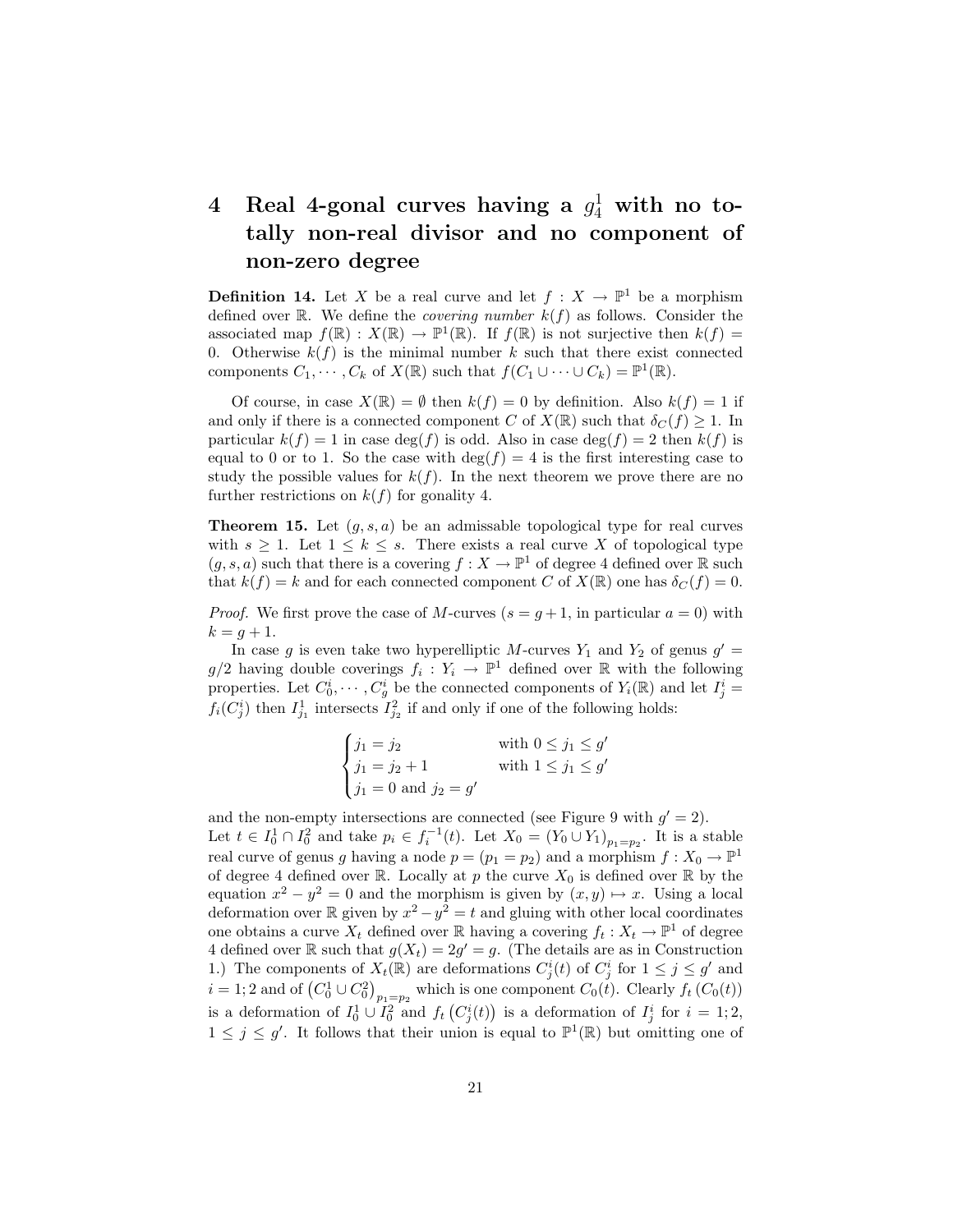

Figure 9:  $s = k = g + 1$  and g even

them does not cover  $\mathbb{P}^1(\mathbb{R})$ . It follows  $s(X_t) = 2g' + 1 = g + 1$  (hence  $X_t$  is an M-curve) and  $k = g + 1$ .

In case g is odd take two hyperelliptic M-curves Y<sub>1</sub> of genus  $g' = (g - 1)/2$ and  $Y_2$  of genus  $g' + 1 = (g + 1)/2$ . Use the notation  $C_j^i$  for the components of  $Y_i(\mathbb{R})$  with  $0 \leq j \leq g'$  in case  $i = 1$  and  $0 \leq j \leq g' + 1$  in case  $i = 2$ . Let  $I_j^i = f_i(C_j^i)$  and assume  $I_{j_1}^1$  intersects  $I_{j_2}^2$  for  $0 \leq j_1; j_2 \leq g'$  as in the previous case and  $I_{g'+1}^2 \subset I_0^1$  (see Figure 10 with  $g'=2$ ).



Figure 10:  $s = k = g + 1$  and g odd

Let  $t \in I_{g'+1}^2$  and take  $p_i \in f_i^{-1}(t)$ . Let  $X_0$  be as before then arguing as before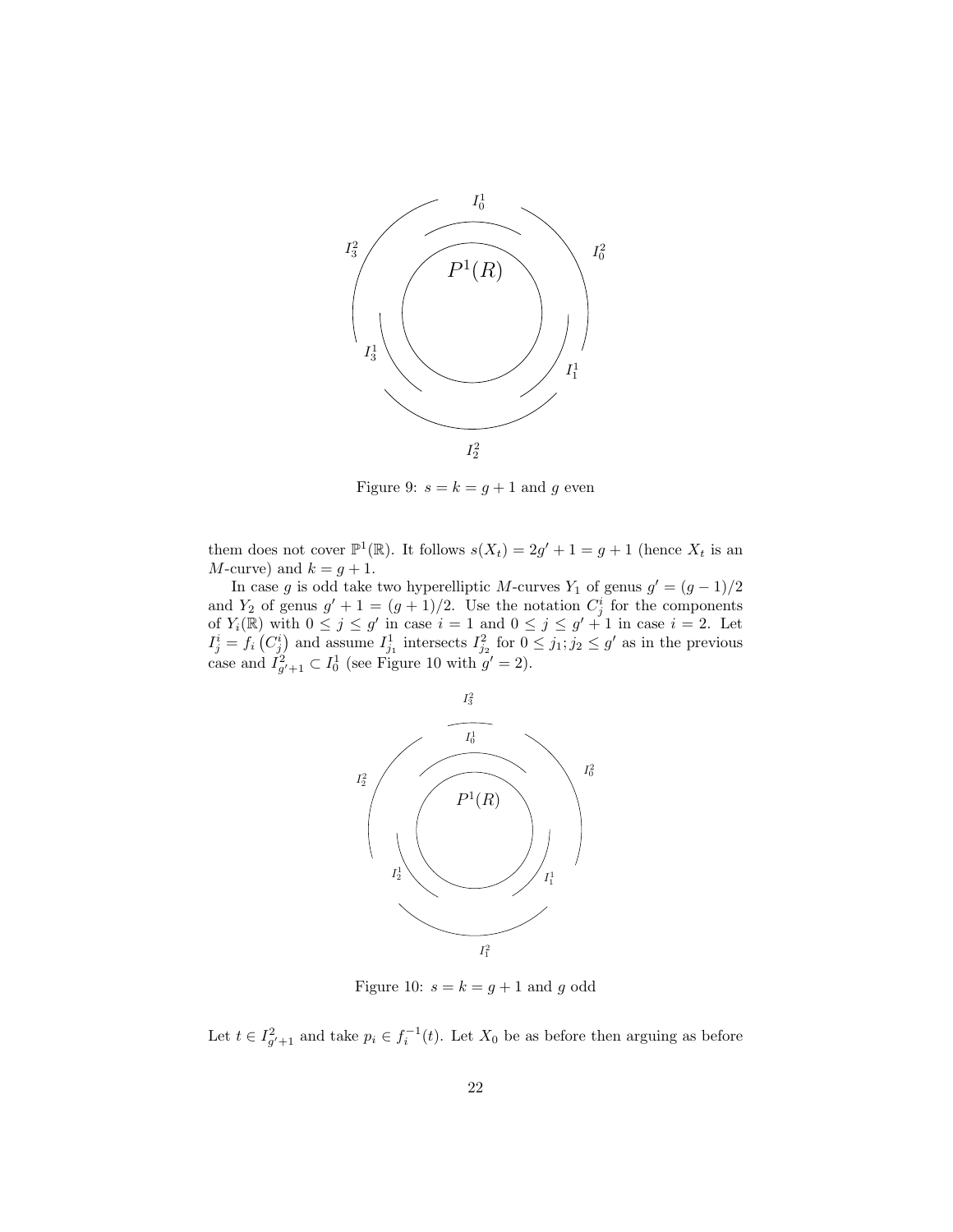one obtains an M-curve  $X_t$  of genus g with a covering  $f_t: X_t \to \mathbb{P}^1$  of degree 4 defined over  $\mathbb R$  such that the components of  $X_t(\mathbb R)$  are deformations  $C^i_j(t)$  for  $0 \leq$  $j \leq g'$  and  $i = 1, 2$  (with  $j \neq 0$  for  $i = 1$ ) and  $C(t)$  of  $(C_0^1 \cup C_{g'+1}^2)_{p_1=p_2}$ . The images  $f_t\left(C^i_j(t)\right)$  are deformations of  $I^i_j$  and the image  $f_t(C(t))$  is a deformation of  $I_0^1$ . It follows  $k = g + 1$ .

Now we are going to prove the theorem for M-curves in case  $k < q+1$ . From the previous part of the proof we obtain the existence of an  $M$ -curve Y of genus  $k-1$  having a covering  $f_Y: Y \to \mathbb{P}^1$  of degree 4 defined over R satisfying the following property. Let  $C_1, \cdots, C_k$  be the components of  $Y(\mathbb{R})$ , let  $I_i = f_Y(C_i)$ then  $I_i$  intersects  $I_j$  for  $i \neq j$  if and only if

$$
\begin{cases} j = i + 1 & \text{for } 1 \le i \le k - 1 \\ j = k \text{ and } i = 1 \end{cases}
$$

and the non-empty intersections are connected. In case  $k = 1$  then  $Y(\mathbb{R})$  has a unique component  $C_1$  dominating  $\mathbb{P}^1(\mathbb{R})$  such that  $\delta_{f_Y}(C_1) = 0$  and there is a connected closed subset  $I \subset \mathbb{P}^1(\mathbb{R})$  such that  $x \in I$  if and only if  $f_y^{-1}(x) \subset Y(\mathbb{R})$ .

Let  $c_1, \dots, c_{g-k+1}$  be different points on  $I_1 \cap I_2$  in this order (with  $c_1$  most close to  $I_1 \setminus I_2$  and let  $f_Y^{-1}(x_i) \cap C_1 = \{p_{i1}, p_{i2}\}$  (see Figure 11 with  $k =$ 4 and  $g = 6$ ). In case  $k = 1$  those are points in the inner part of I. Let  $X_0 = Y_{p_{i1}=p_{i2}}$  for  $1 \leq i \leq g-k+1$ . Then  $X_0$  is defined over R and it has a covering  $f_0: X_0 \to \mathbb{P}^1$  defined over R of degree 4. Locally at the node  $p_i = (p_{i1} + p_{i2})$ the curve  $X_0$  is defined over  $\mathbb R$  by  $x^2 - y^2 = 0$  and the morphism by  $(x, y) \mapsto x$ . Using local deformations over  $\mathbb R$  by the equation  $x^2 - y^2 = t$  with  $t \geq 0$  one obtains two new real ramification points close to  $c_i$ . Gluing one obtains a curve  $X_t$  defined over  $\mathbb R$  having a morphism  $f_t: X_t \to \mathbb P^1$  of degree 4 defined over  $\mathbb R$ with  $g(X_t) = g$ . (This is similar to applying  $g - k + 1$  times Construction I with real ramification.) For each  $2 \leq i \leq k$  there is a component  $C_i(t)$  of  $X_t(\mathbb{R})$  that is a deformation of  $C_i$ . Because of the chosen local deformations, the deformation of  $C_1$  is a union of  $g - k + 2$  components  $C_1(t), C'_1(t), \cdots, C'_{g-k+1}(t)$ . It follows  $s(X_t) = g + 1$  hence  $X_t$  is an M-curve. The images  $f_t(C_i(t))$  are deformations of  $I_i$  for  $2 \leq i \leq t$ , the image  $f_t(C_1(t))$  is a deformation of the connected component of  $I_1 \setminus \{c_1\}$  containing  $I_1 \setminus I_2$ , the images of  $f_t(C_i'(t))$  are deformations of the interval between  $c_i$  and  $c_{i+1}$  on  $I_1$  for  $1 \leq i \leq g-k$  and a deformation of the connected component of  $I_1 \setminus \{c_{q-k+1}\}\$  not containing  $I_1 \setminus I_2$  for  $i = g - k + 1$ . If follows  $C_1(t), \cdots, C_k(t)$  is the only subset of k components C of  $X_t(\mathbb{R})$  such that the union of the intervals  $f_t(C)$  equals  $\mathbb{P}^1(\mathbb{R})$ . This implies  $k(f_t) = k$ .

Now we finish the proof for the orientable case  $a = 0$  in case X is not an M-curve (in particular  $s \leq g - 1$ ). Let  $b = (g + 1 - s)/2$ , which is an integer. From the prevous part of the proof we obtain the existence of an  $M$ -curve Y of genus  $g - b = s + b - 1$  (hence  $Y(\mathbb{R})$  has  $s + b$  connected components) having a covering  $f_Y : Y \to \mathbb{P}^1$  of degree 4 defined over R satisfying the following property. Let  $C_1, \dots, C_{s+b}$  be the components of  $Y(\mathbb{R})$  and let  $I_i = f_Y(C_i)$ . Then  $I_j$  and  $I_{j'}$  with  $1 \leq j; j' \leq k + b$  do have a point in common if and only if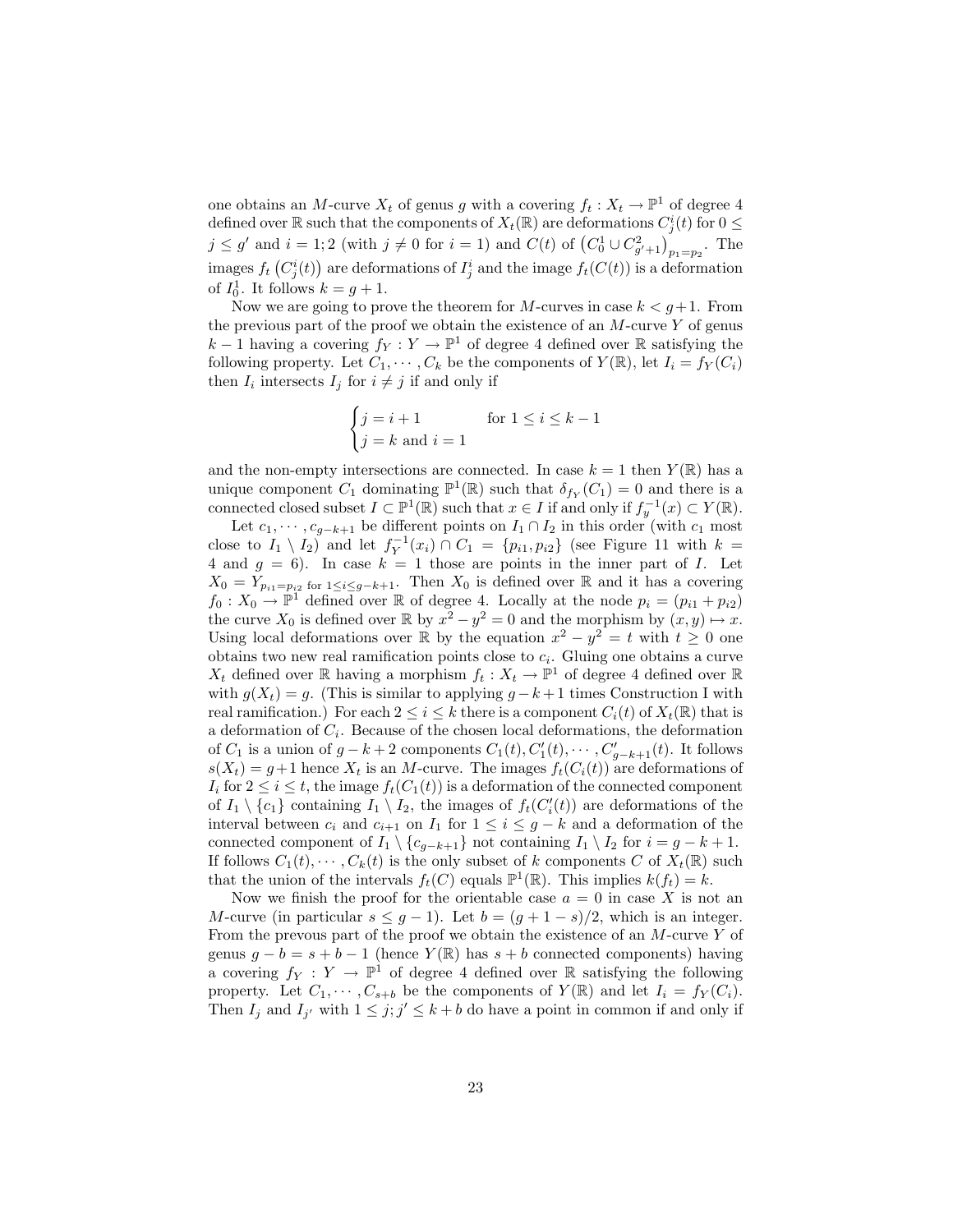

Figure 11:  $k < s = g + 1$ 

$$
\begin{cases} j' = j + 1 & \text{for } 1 \le j \le k + b - 1 \\ j = k + b \text{ and } j' = 1 \end{cases}
$$

and the non-empty intersections are connected and  $I_{k+b+1}, \cdots, I_{s+b}$  is contained in  $I_1 \setminus (I_2 \cup I_{k+b})$  (see Figure 12 with  $k + b = 4$  and  $s + b = 6$ ).



Figure 12:  $a = 0; s < g + 1$ 

For  $1 \leq j \leq b$  let  $p_j \in C_j$  and  $q_j \in C_{j+1}$  with  $f_Y(p_j) = f_Y(q_j) \in I_j \cap I_{j+1}$ . Let  $X_0 = Y_{p_j = q_j \text{ for } 1 \leq j \leq b}$ . Using locally real deformations at the nodes  $p_j = q_j$  one obtains a real curve  $X_t$  of genus  $g(Y) + b = g$  and a covering  $f_t = X_t \to \mathbb{P}^1$  of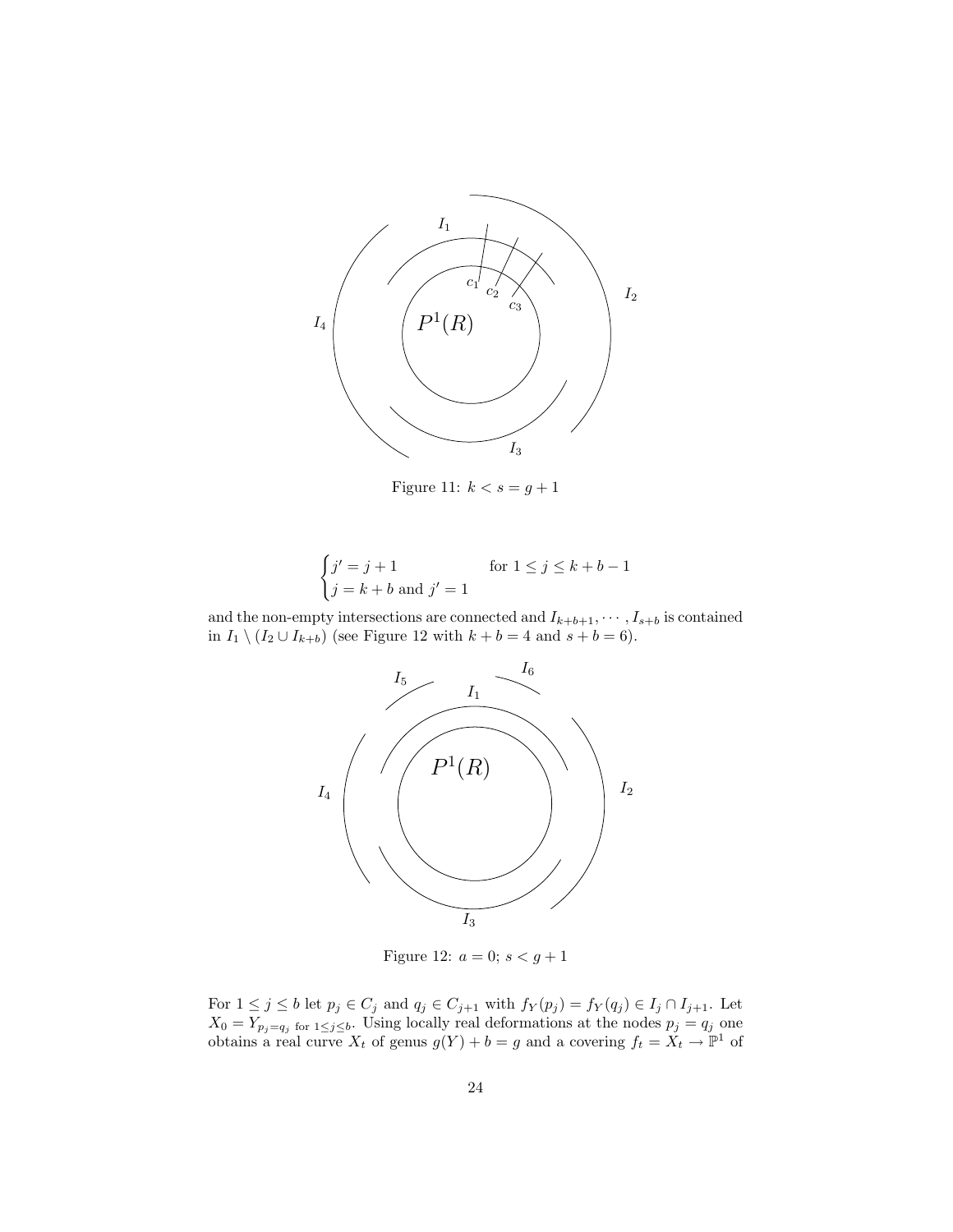degree 4 defined over R. The components of  $X_t(\mathbb{R})$  are a deformation  $C(t)$  of  $(C_1 \cup \cdots \cup C_{b+1})_{p_j=q_j \text{ for } 1 \leq j \leq b}$  and deformations  $C_i(t)$  of  $C_i$  for  $b+2 \leq i \leq s+b$ . In particular  $s(X_t) = s$ . The image  $f(C(t))$  is a deformation of  $I_1 \cup \cdots \cup I_{b+1}$ and the image  $f(C_i(t))$  for  $b+2 \leq i \leq s+b$  are deformations of  $I_i$ . It follows that  $k(f_t) = k$ .

Finally we consider the non-orientable case (hence  $a = 1$ ). First assume  $s \equiv g \pmod{2}$ . Let Y be an orientable curve of genus  $g - 1$  with  $s(Y) = s$ such that Y has a covering  $f_Y : Y \to \mathbb{P}^1$  of degree 4 defined over  $\mathbb R$  with  $k(f_Y) = k$ . Let  $c \in \mathbb{P}^1(\mathbb{R})$  such that  $f_Y^{-1}(c)$  is not a totally real divisor and let  $P + \overline{P} \subset f_Y^{-1}(c)$  for a non-real pair  $P + \overline{P}$ . Let  $X_0 = Y_{P = \overline{P}}$ , it is a real curve of genus  $g+1$  having a covering of degree 4 defined over  $\mathbb{R}$ . Locally at the node  $P = \overline{P}$  the curve is defined over  $\mathbb R$  by  $x^2 + y^2 = 0$  and the morphism by  $(x, y) \mapsto x$ . Take a local deformation of the the type  $Z(x^2+y^2-t)$  with  $t < 0$  and glue it to obtain a real curve  $X_t$  (this corresponds to Construction II without real ramification). Clearly  $X_t$  is non-orientable,  $g(X_t) = g$ ,  $s(X_t) = s$  and it has a covering  $f_t: X_t \to \mathbb{P}^1$  defined over  $\mathbb R$  of degree 4 with  $k(f_Y) = k$ . Finally assume  $s \equiv g + 1 \pmod{2}$ . Since  $s \leq g - 1$  we can take a non-orientable real curve Y of genus  $g - 1$  such that  $s(Y) = s$  and there is a covering  $f_Y : Y \to \mathbb{P}^1$ of degree 4 defined over  $\mathbb R$  with  $k(f_Y) = k$ . Repeating the previous construction one obtains the curve  $X_t$  one is looking for.

#### $\Box$

## References

- [1] N.L. Alling and N. Greenleaf, Foundations of the Theory of Klein Surfaces, Lecture Notes in Mathematics, vol. 219, Springer-Verlag, Berlin, 1971.
- [2] E. Arbarello and M. Cornalba, Su una congettura di Petri, Comment. Math. Helv. 56 (1981), 1-38.
- [3] , Footnotes to a paper of Beniamino Segre, Math. Ann. 256 (1981), 341-362.
- [4] E. Arbarello, M. Cornalba, P. Griffiths, and J. Harris, Geometry of algebraic curves Volume I, Grundlehren den Math. Wiss., vol. 267, Springer-Verlag, Berlin, 1985.
- [5] E. Ballico, Real algebraic curves and real spanned bundles, Ricerche di Matematica 50 (2001), 223-241.
- [6] , Real curves with fixed gonality and empty real locus, Le matematiche **60** (2005), 129-131.
- [7] \_\_\_\_, Real ramification points and real Weierstrass points of real projective curves, Glasnik Matematički 41 (2006), 233-238.
- [8] E. Biswas, On line bundles over real algebraic curves, Bull. Sci. Math. 134 (2010), 447-449.
- [9] S. Chaudhary, The Brill-Noether theorem for real algebraic curves, Ph.-D. Thesis, Duke University, 1995.
- [10] A.F. Costa and M. Izquierdo, On real trigonal Riemann surfaces, Math. Scand. 98 (2006), 53-68.
- [11] M. Coppens, Totally non-real divisors in linear systems on smooth real curves, Adv. Geometry 8 (2008), 551-555.
- [12] M. Coppens and G. Martens, *Linear pencils on real algebraic curves*, Journal Pure Applied Algebra 214 (2010), 841-849.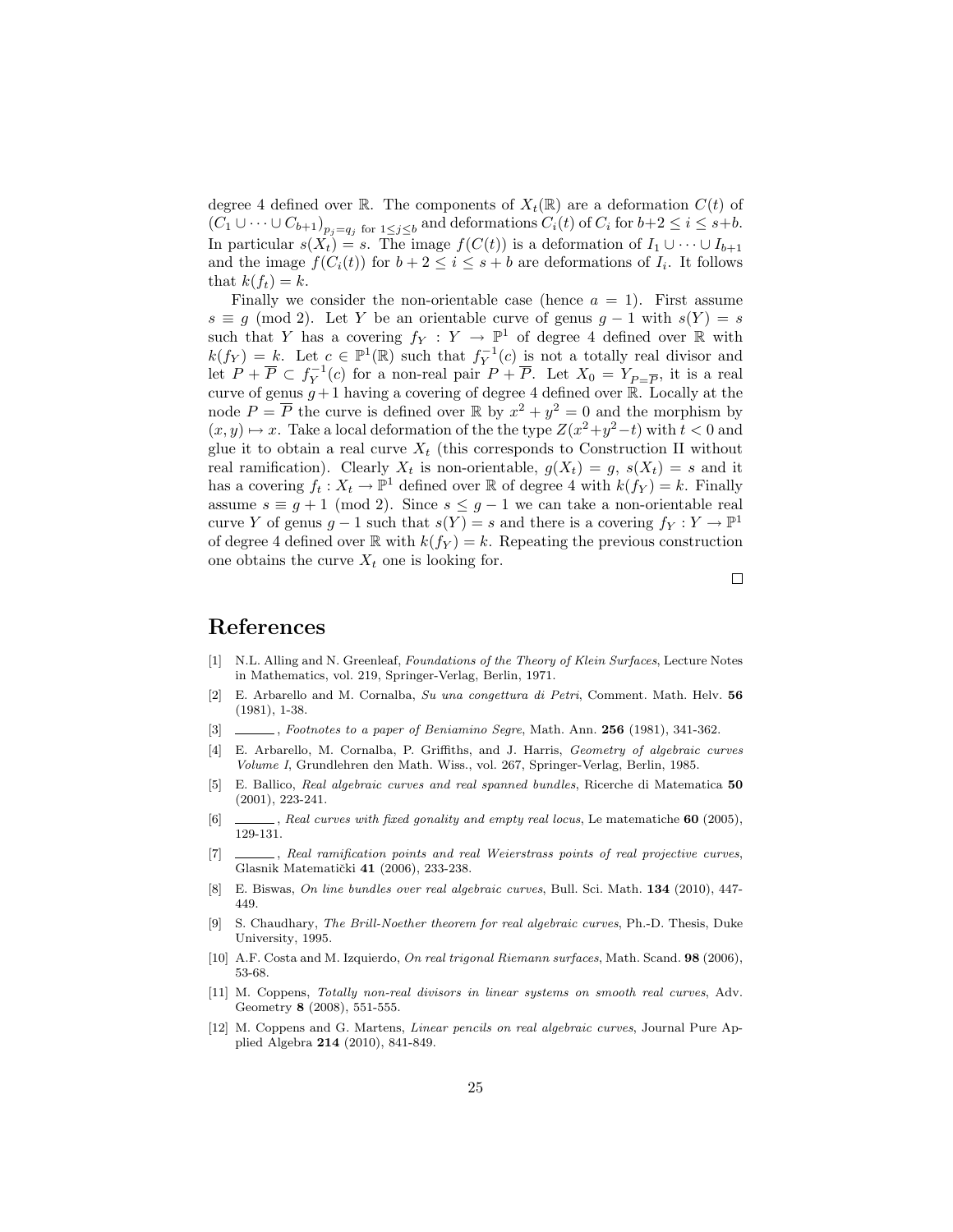- $[13]$  A. Gabard, Sur la representation conforme des surfaces de Riemann à bord et une caractérisation des courbes séparantes, Comment. Math. Helv. 81 (2006), 945-964.
- [14] B.H. Gross and J. Harris, Real algebraic curves, Ann. scient. Ec. Norm. Sup. 14 (1981), 157-182.
- [15] A. Grothendieck, Techniques de construction et théorèmes d'existence en géometrie algébrique IV Les schémas de Hilbert, Séminaire Bourbaki 221 (1960/61).
- [16] , Techniques de construction et théorèmes d'existence en géometrie algébrique V Les schémas de Picard, Séminaire Bourbaki 232 (1961/62).
- [17] Horikawa, On deformations of holomorphic maps I, J. Math. Soc. Japan 25 (1973), 372-396.
- [18] J. Huisman, Real quotient singularities and nonsingular real algebraic curves in the boundary of the moduli space, Compos. Math. 118 (1999), 42-60.
- [19] , Real Teichmüller spaces and moduli of real algebraic curves, Contemporary Mathematics 253 (2000), 145-179.
- [20] G. Martens, Minimale Blätterzahl bei Uberlagerungen Kleinschen Flächen der projektiven Ebene, Achiv der Math. 30 (1978), 481-486.
- [21] J.-Ph. Monnier, Very special divisors on real algebraic curves, Bull. London Math. Soc., to appear.
- [22] B. Segre, Sui moduli delle curve poligonali e sopra un complemento al teorema di esistenza di Riemann, Math. Ann. 100 (1928), 537-551.
- [23] E. Sernesi, Deformations of algebraic schemes, Grundlehren der Math. Wiss., vol. 333, Springer-Verlag, Berlin, 2006.
- [24] M. Teixidor, Half-canonical series on algebraic curves, Transactions of the AMS 302 (1987), 99-115.
- [25] G. Weichold, Uber symmetrische Riemann'sche Flächen und die Periodicitätsmoduln zugehörigen Abel'schen Normalintegrale erster Gattung, Zeit. f. Math. u. Phys. 28 (1883), 321-351.

Marc Coppens Katholieke Hogeschool Kempen Departement Industrieel Ingenieur en Biotechniek KULeuven Dept. Wiskunde Groep Algebra Kleinhoefstraat 4 B 2440 Geel Belgium E-mail: marc.coppens@khk.be Partially supported by the Fund of Scientific Research - Flanders (G.0318.06)

Johannes Huisman Université Européenne de Bretagne France and Université de Brest; CNRS, UMR 6205 Laboratoire de Mathématiques de Brest ISSTB 6, avenue Victor Le Gorgeu